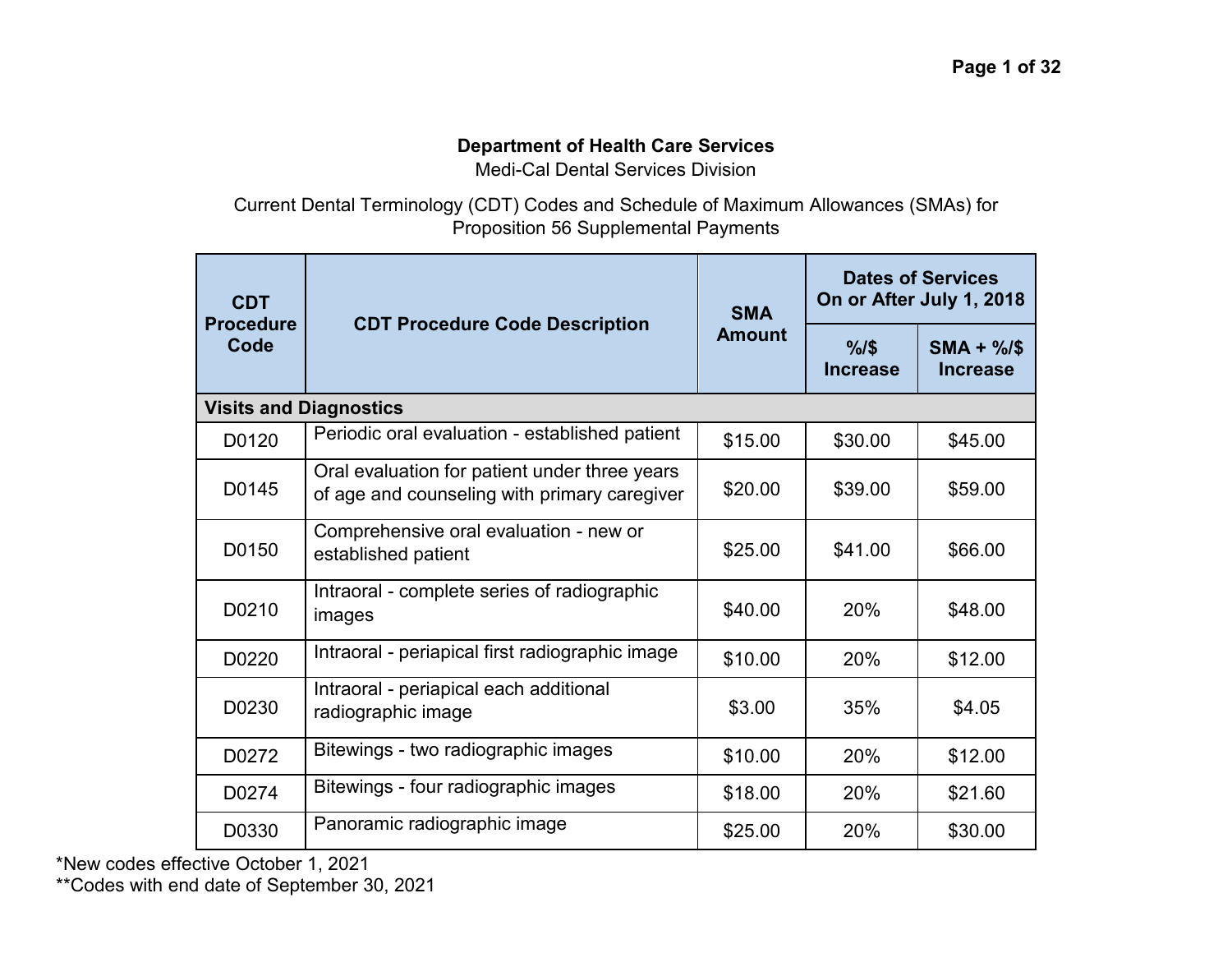| <b>CDT</b><br><b>Procedure</b><br>Code |                                                                             | <b>Dates of Services</b><br>On or After July 1, 2018<br><b>SMA</b> |                         |                               |
|----------------------------------------|-----------------------------------------------------------------------------|--------------------------------------------------------------------|-------------------------|-------------------------------|
|                                        | <b>CDT Procedure Code Description</b>                                       | <b>Amount</b>                                                      | %1\$<br><b>Increase</b> | $SMA + \%$<br><b>Increase</b> |
| D0350                                  | 2D Oral/Facial photographic images obtained<br>intra-orally or extra orally | \$6.00                                                             | 60%                     | \$9.60                        |
| <b>Preventive</b>                      |                                                                             |                                                                    |                         |                               |
| D1110                                  | Prophylaxis - adult                                                         | \$40.00                                                            | \$50.00                 | \$90.00                       |
| D <sub>1206</sub>                      | Topical application of fluoride varnish - adult<br>21 and over              | \$6.00                                                             | \$12.00                 | \$18.00                       |
| D <sub>1208</sub>                      | Topical application of fluoride - excluding<br>varnish - adult              | \$6.00                                                             | \$9.00                  | \$15.00                       |
| <b>Restorative</b>                     |                                                                             |                                                                    |                         |                               |
| D <sub>2140</sub>                      | Amalgam - one surface, primary or<br>permanent                              | \$39.00                                                            | 40%                     | \$54.60                       |
| D <sub>2150</sub>                      | Amalgam - two surfaces, primary or<br>permanent                             | \$48.00                                                            | 40%                     | \$67.20                       |
| D <sub>2160</sub>                      | Amalgam - three surfaces, primary or<br>permanent                           | \$57.00                                                            | 40%                     | \$79.80                       |
| D2161                                  | Amalgam – four or more surfaces, primary or<br>permanent                    | \$60.00                                                            | 40%                     | \$84.00                       |
| D2330                                  | Resin-based composite – one surface,<br>anterior                            | \$55.00                                                            | 40%                     | \$77.00                       |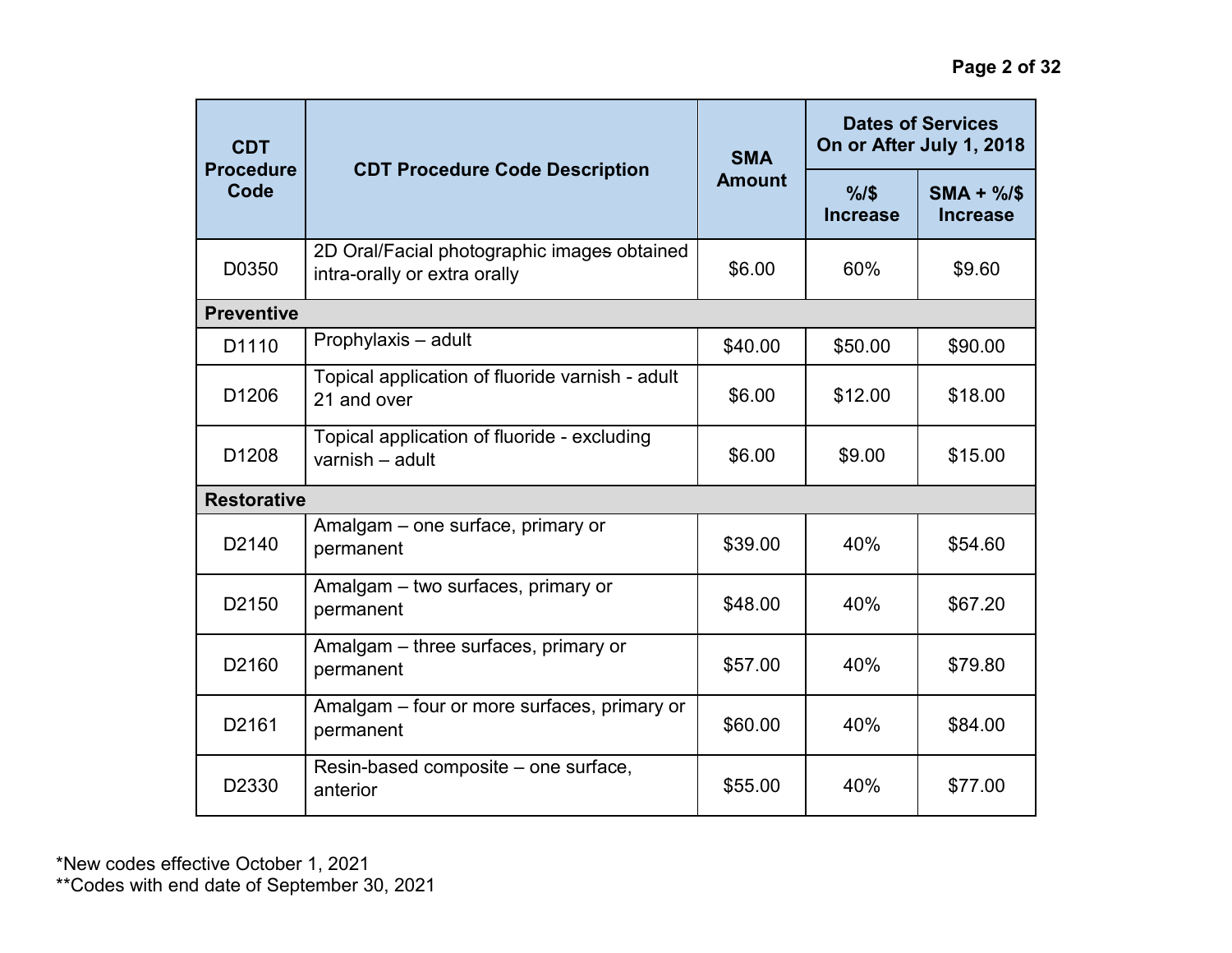| <b>CDT</b>               |                                                                                        | <b>SMA</b>    | <b>Dates of Services</b><br>On or After July 1, 2018 |                               |
|--------------------------|----------------------------------------------------------------------------------------|---------------|------------------------------------------------------|-------------------------------|
| <b>Procedure</b><br>Code | <b>CDT Procedure Code Description</b>                                                  | <b>Amount</b> | %15<br><b>Increase</b>                               | $SMA + \%$<br><b>Increase</b> |
| D2331                    | Resin-based composite - two surfaces,<br>anterior                                      | \$60.00       | 40%                                                  | \$84.00                       |
| D2332                    | Resin-based composite – three surfaces,<br>anterior                                    | \$65.00       | 40%                                                  | \$91.00                       |
| D2335                    | Resin-based composite - four or more<br>surfaces or involving incisal angle (anterior) | \$85.00       | 40%                                                  | \$119.00                      |
| D2390                    | Resin-based composite crown, anterior                                                  | \$75.00       | 40%                                                  | \$105.00                      |
| D2391                    | Resin-based composite - one surface,<br>posterior                                      | \$39.00       | 40%                                                  | \$54.60                       |
| D2392                    | Resin-based composite - two surfaces,<br>posterior                                     | \$48.00       | 40%                                                  | \$67.20                       |
| D2393                    | Resin-based composite - three surfaces,<br>posterior                                   | \$57.00       | 40%                                                  | \$79.80                       |
| D2394                    | Resin-based composite - four or more<br>surfaces, posterior                            | \$60.00       | 40%                                                  | \$84.00                       |
| D2710                    | Crown – resin - based composite (indirect)                                             | \$150.00      | 40%                                                  | \$210.00                      |
| D2712                    | Crown - 3/4 resin-based composite (indirect)                                           | \$150.00      | 40%                                                  | \$210.00                      |
| D2721                    | Crown - resin with predominantly base metal                                            | \$220.00      | 40%                                                  | \$308.00                      |
| D2740                    | Crown - porcelain/ceramic substrate                                                    | \$340.00      | 40%                                                  | \$476.00                      |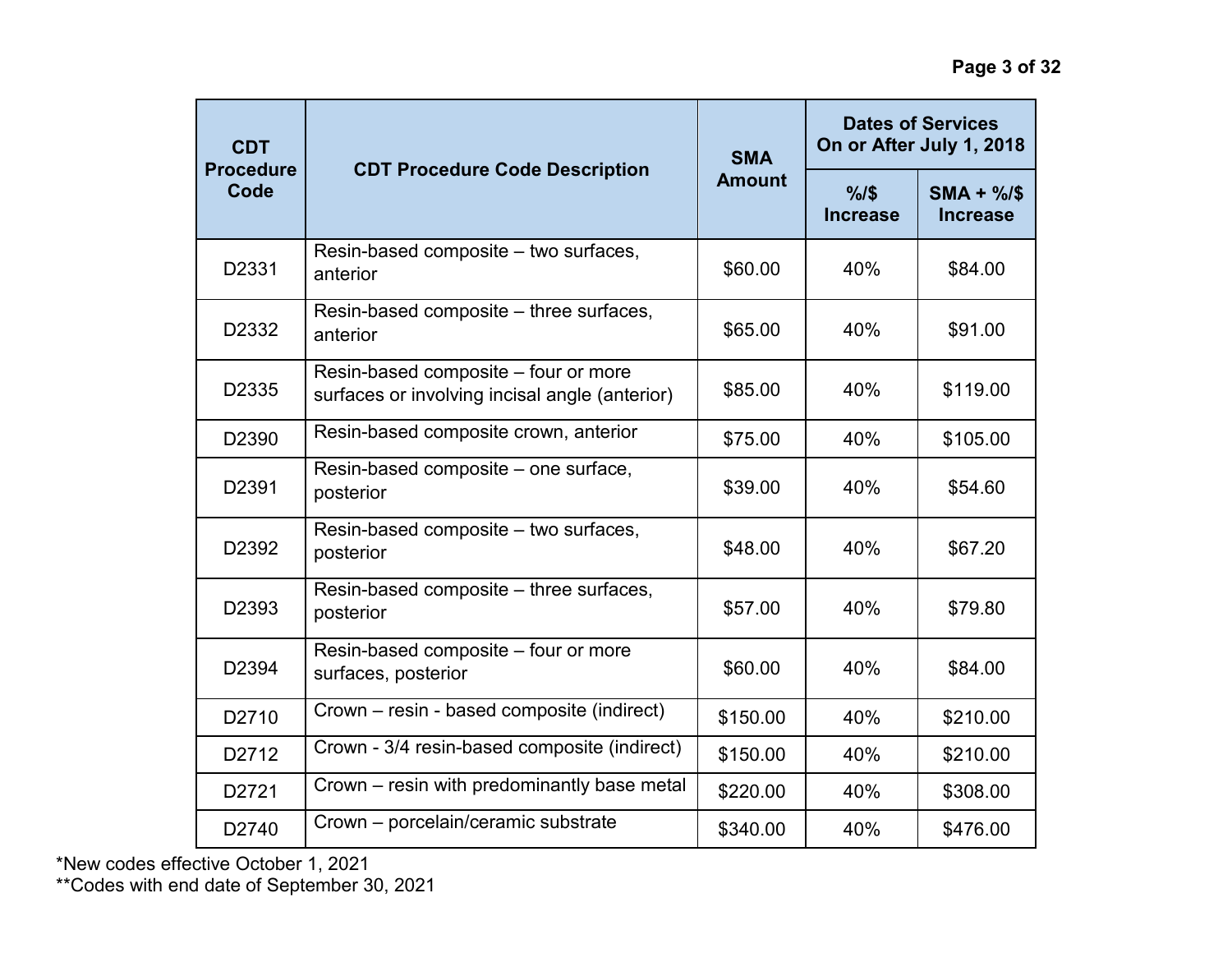| <b>CDT</b><br><b>Procedure</b><br>Code |                                                                             | <b>SMA</b>                              | <b>Dates of Services</b><br>On or After July 1, 2018 |          |
|----------------------------------------|-----------------------------------------------------------------------------|-----------------------------------------|------------------------------------------------------|----------|
|                                        | <b>CDT Procedure Code Description</b>                                       | <b>Amount</b><br>%15<br><b>Increase</b> | $SMA + %$<br><b>Increase</b>                         |          |
| D2751                                  | Crown – porcelain fused to predominantly<br>base metal                      | \$340.00                                | 40%                                                  | \$476.00 |
| D2781                                  | Crown - 3/4 cast predominantly base metal                                   | \$340.00                                | 40%                                                  | \$476.00 |
| D2783                                  | Crown - 3/4 porcelain/ceramic                                               | \$340.00                                | 40%                                                  | \$476.00 |
| D2791                                  | Crown – full cast predominantly base metal                                  | \$340.00                                | 40%                                                  | \$476.00 |
| D2910                                  | Recement inlay or Re-bond, onlay, veneer or<br>partial coverage restoration | \$30.00                                 | 40%                                                  | \$42.00  |
| D2920                                  | Recement or Re-bond crown                                                   | \$30.00                                 | 40%                                                  | \$42.00  |
| D <sub>2930</sub>                      | Prefabricated stainless steel crown – primary<br>tooth                      | \$75.00                                 | 60%                                                  | \$120.00 |
| D2931                                  | Prefabricated stainless steel crown -<br>permanent tooth                    | \$90.00                                 | 40%                                                  | \$126.00 |
| D2932                                  | Prefabricated resin crown                                                   | \$75.00                                 | 40%                                                  | \$105.00 |
| D2933                                  | Prefabricated stainless steel crown<br>with resin window                    | \$75.00                                 | 40%                                                  | \$105.00 |
| D <sub>2940</sub>                      | Protective restoration                                                      | \$45.00                                 | 40%                                                  | \$63.00  |
| D2951                                  | Pin retention $-$ per tooth, in addition to<br>restoration                  | \$80.00                                 | 40%                                                  | \$112.00 |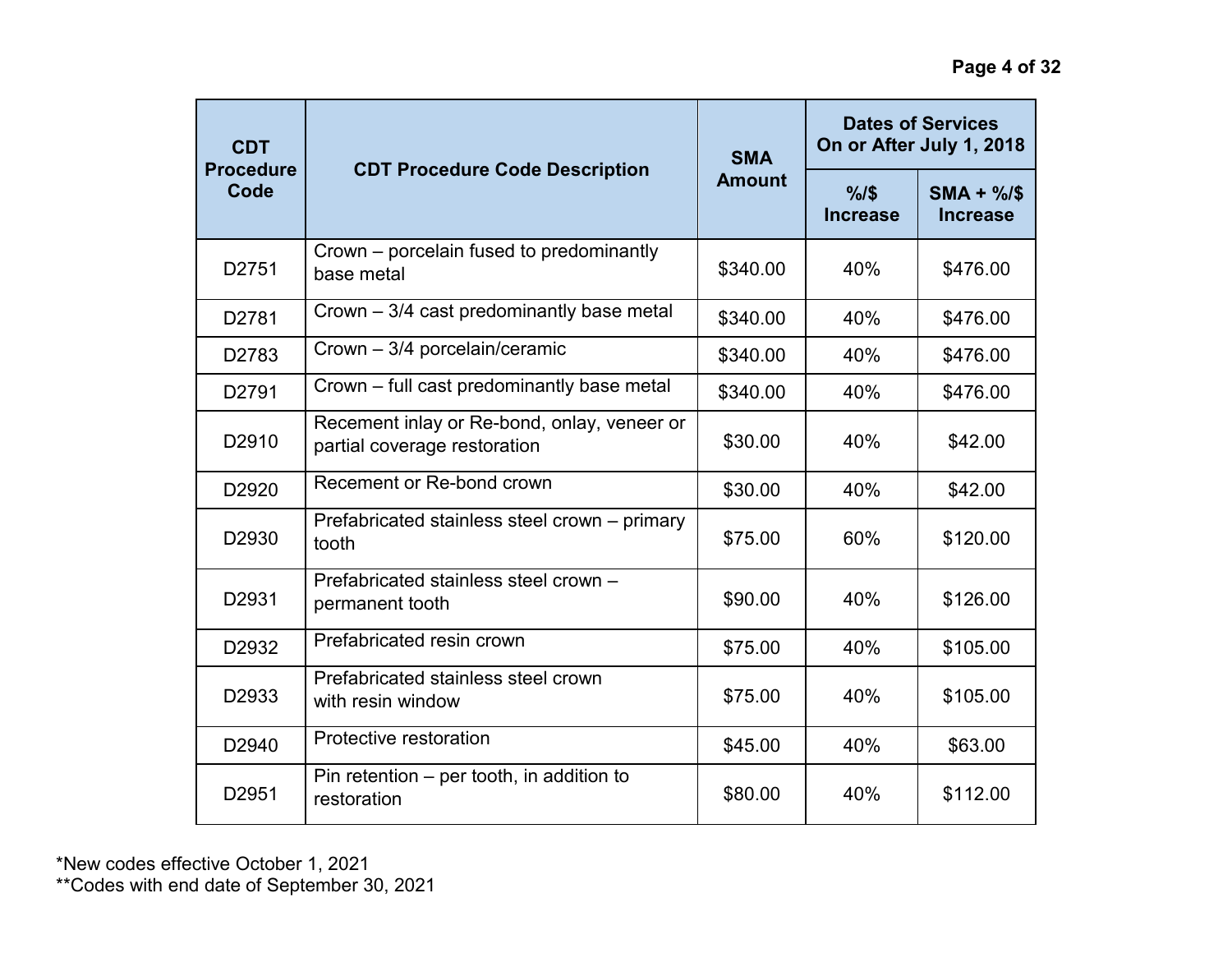| <b>CDT</b><br><b>Procedure</b><br>Code |                                                                                                                                                  | <b>SMA</b>    | <b>Dates of Services</b><br>On or After July 1, 2018 |                               |
|----------------------------------------|--------------------------------------------------------------------------------------------------------------------------------------------------|---------------|------------------------------------------------------|-------------------------------|
|                                        | <b>CDT Procedure Code Description</b>                                                                                                            | <b>Amount</b> | %1\$<br><b>Increase</b>                              | $SMA + \%$<br><b>Increase</b> |
| D2952                                  | Post and core in addition to crown,<br>indirectly fabricated                                                                                     | \$75.00       | 40%                                                  | \$105.00                      |
| D2954                                  | Prefabricated post and core in<br>addition to crown                                                                                              | \$75.00       | 40%                                                  | \$105.00                      |
| D2980                                  | Crown repair, necessitated by<br>restorative material failure                                                                                    | \$60.00       | 40%                                                  | \$84.00                       |
| D2999                                  | Unspecified restorative procedure, by<br>report                                                                                                  | \$50.00       | 40%                                                  | \$70.00                       |
| <b>Endodontic</b>                      |                                                                                                                                                  |               |                                                      |                               |
| D3220                                  | Therapeutic pulpotomy (excluding final<br>restoration) - removal of pulp coronal<br>to the dentinocemental junction<br>application of medicament | \$71.00       | 40%                                                  | \$99.40                       |
| D3221                                  | Pulpal debridement, primary and<br>permanent teeth                                                                                               | \$45.00       | 40%                                                  | \$63.00                       |
| D3222                                  | Partial pulpotomy for apexogenesis -<br>permanent tooth with incomplete root<br>development                                                      | \$71.00       | 40%                                                  | \$99.40                       |
| D3230                                  | Pulpal therapy (resorbable filling) -<br>anterior, primary tooth (excluding final<br>restoration)                                                | \$71.00       | 40%                                                  | \$99.40                       |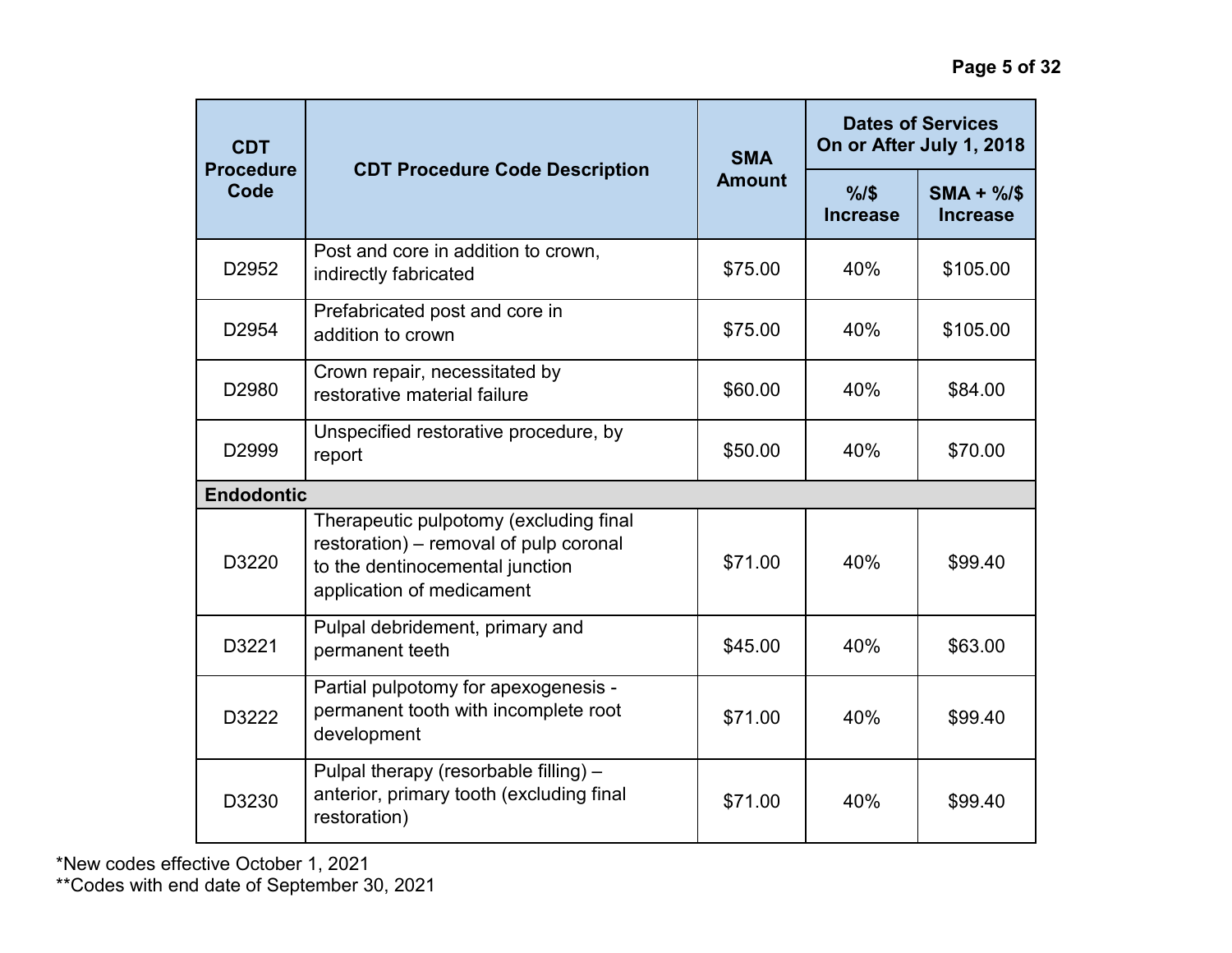| <b>CDT</b><br><b>Procedure</b><br>Code |                                                                                                                             | <b>SMA</b>    | <b>Dates of Services</b><br>On or After July 1, 2018 |                               |
|----------------------------------------|-----------------------------------------------------------------------------------------------------------------------------|---------------|------------------------------------------------------|-------------------------------|
|                                        | <b>CDT Procedure Code Description</b>                                                                                       | <b>Amount</b> | %15<br><b>Increase</b>                               | $SMA + \%$<br><b>Increase</b> |
| D3240                                  | Pulpal therapy (resorbable filling) -<br>posterior, primary tooth (excluding<br>final restoration)                          | \$71.00       | 40%                                                  | \$99.40                       |
| D3310                                  | Endodontic therapy, anterior tooth<br>(excluding final restoration)                                                         | \$216.00      | 40%                                                  | \$302.40                      |
| D3320                                  | Endodontic therapy, premolar tooth<br>(excluding final restoration)                                                         | \$261.00      | 40%                                                  | \$365.40                      |
| D3330                                  | Endodontic therapy, molar tooth<br>(excluding final restoration)                                                            | \$331.00      | 40%                                                  | \$463.40                      |
| D3346                                  | Retreatment of previous root canal<br>therapy - anterior                                                                    | \$216.00      | 40%                                                  | \$302.40                      |
| D3347                                  | Retreatment of previous root canal<br>therapy $-$ premolar                                                                  | \$261.00      | 40%                                                  | \$365.40                      |
| D3348                                  | Retreatment of previous root canal<br>therapy $-$ molar                                                                     | \$331.00      | 40%                                                  | \$463.40                      |
| D3351                                  | Apexification/Recalcification - initial<br>visit (apical closure/calcific repair of<br>perforations, root resorption, etc.) | \$100.00      | 40%                                                  | \$140.00                      |
| D3352                                  | Apexification/Recalcification - interim<br>medication replacement                                                           | \$100.00      | 40%                                                  | \$140.00                      |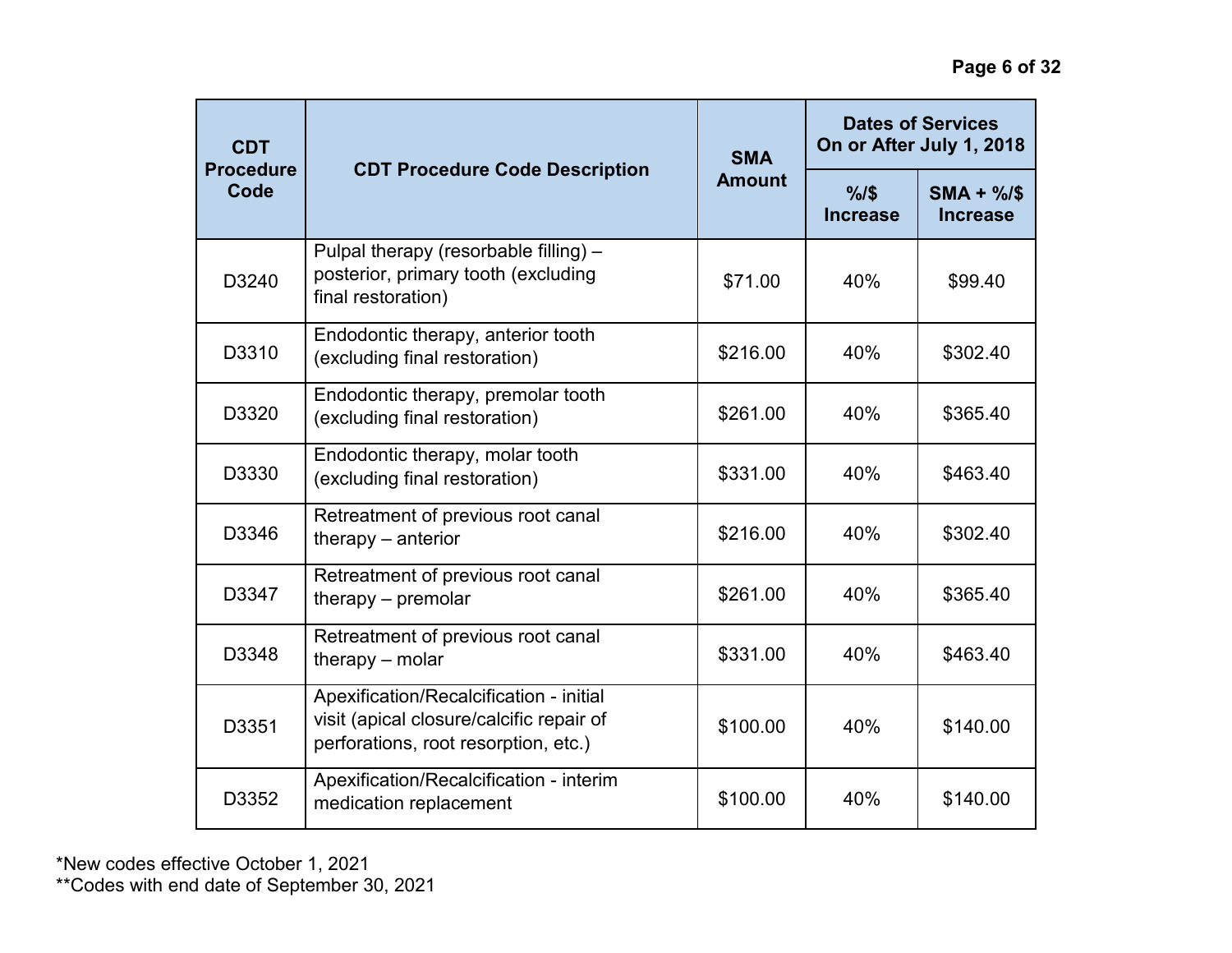| <b>CDT</b><br><b>Procedure</b><br>Code |                                                                                                                                                          | <b>SMA</b>    |                         | <b>Dates of Services</b><br>On or After July 1, 2018 |
|----------------------------------------|----------------------------------------------------------------------------------------------------------------------------------------------------------|---------------|-------------------------|------------------------------------------------------|
|                                        | <b>CDT Procedure Code Description</b>                                                                                                                    | <b>Amount</b> | %1\$<br><b>Increase</b> | $SMA + \%$<br><b>Increase</b>                        |
| D3410                                  | Apicoectomy - anterior                                                                                                                                   | \$100.00      | 40%                     | \$140.00                                             |
| D3421                                  | Apicoectomy - bicuspid (first root)                                                                                                                      | \$100.00      | 40%                     | \$140.00                                             |
| D3425                                  | Apicoectomy – molar (first root)                                                                                                                         | \$100.00      | 40%                     | \$140.00                                             |
| D3426                                  | Apicoectomy - (each additional root)                                                                                                                     | \$100.00      | 40%                     | \$140.00                                             |
| D3999                                  | Unspecified endodontic procedure, by<br>report                                                                                                           | \$42.00       | 40%                     | \$58.80                                              |
| <b>Periodontics</b>                    |                                                                                                                                                          |               |                         |                                                      |
| D4210                                  | Gingivectomy or gingivoplasty - four<br>or more contiguous teeth or tooth<br>bound spaces per quadrant                                                   | \$185.00      | 40%                     | \$259.00                                             |
| D4211                                  | Gingivectomy or gingivoplasty – one<br>to three contiguous teeth or tooth<br>bounded spaces per quadrant                                                 | \$110.00      | 40%                     | \$154.00                                             |
| D4260                                  | Osseous surgery (including elevation<br>of a full thickness flap and closure) -<br>four or more contiguous teeth or tooth<br>bounded spaces per quadrant | \$350.00      | 40%                     | \$490.00                                             |
| D4261                                  | Osseous surgery (including elevation<br>of a full thickness flap and closure) -                                                                          | \$245.00      | 40%                     | \$343.00                                             |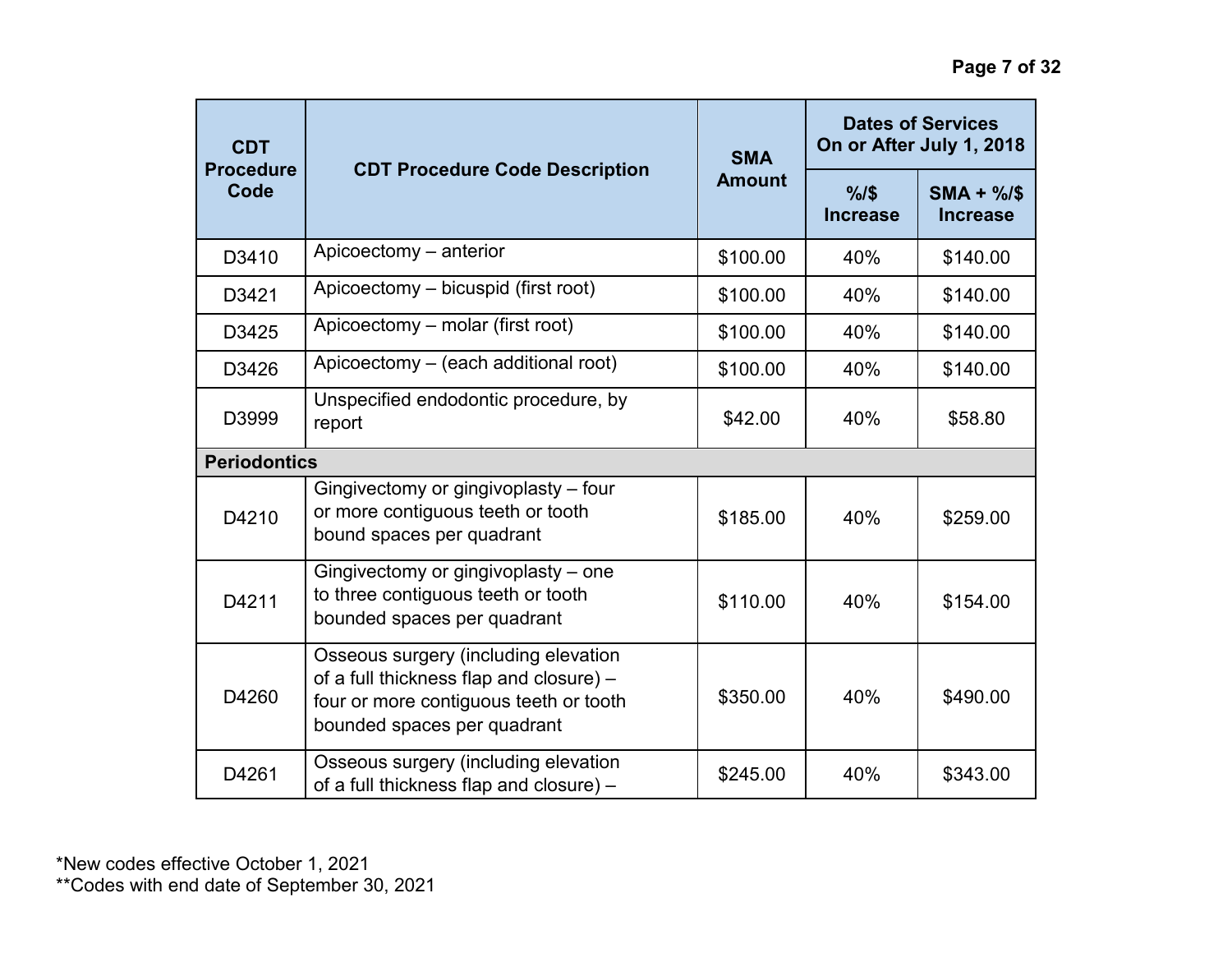| <b>CDT</b><br><b>Procedure</b><br>Code |                                                                                                                   | <b>SMA</b>    | <b>Dates of Services</b><br>On or After July 1, 2018 |                              |
|----------------------------------------|-------------------------------------------------------------------------------------------------------------------|---------------|------------------------------------------------------|------------------------------|
|                                        | <b>CDT Procedure Code Description</b>                                                                             | <b>Amount</b> | $%1$ \$<br><b>Increase</b>                           | $SMA + %$<br><b>Increase</b> |
|                                        | one to three contiguous teeth or tooth<br>bounded spaces, per quadrant                                            |               |                                                      |                              |
| D4341                                  | Periodontal scaling and root planing -<br>four or more teeth per quadrant (for<br>beneficiaries in a SNF or ICF)  | \$70.00       | 40%                                                  | \$98.00                      |
| D4341                                  | Periodontal scaling and root planing -<br>four or more teeth per quadrant                                         | \$50.00       | 40%                                                  | \$70.00                      |
| D4342                                  | Periodontal scaling and root planing -<br>one to three teeth, per quadrant (for<br>beneficiaries in a SNF or ICF) | \$50.00       | 40%                                                  | \$70.00                      |
| D4342                                  | Periodontal scaling and root planing -<br>one to three teeth, per quadrant                                        | \$30.00       | 40%                                                  | \$42.00                      |
| D4355                                  | Full mouth debridement to enable<br>comprehensive evaluation and<br>diagnosis on a subsequent visit               | \$75.00       | 40%                                                  | \$105.00                     |
| D4910                                  | Periodontal maintenance                                                                                           | \$55.00       | 40%                                                  | \$77.00                      |
| D4920                                  | Unscheduled dressing change (by<br>someone other than treating dentist or<br>their staff)                         | \$45.00       | 40%                                                  | \$63.00                      |
| <b>Prosthetic</b>                      |                                                                                                                   |               |                                                      |                              |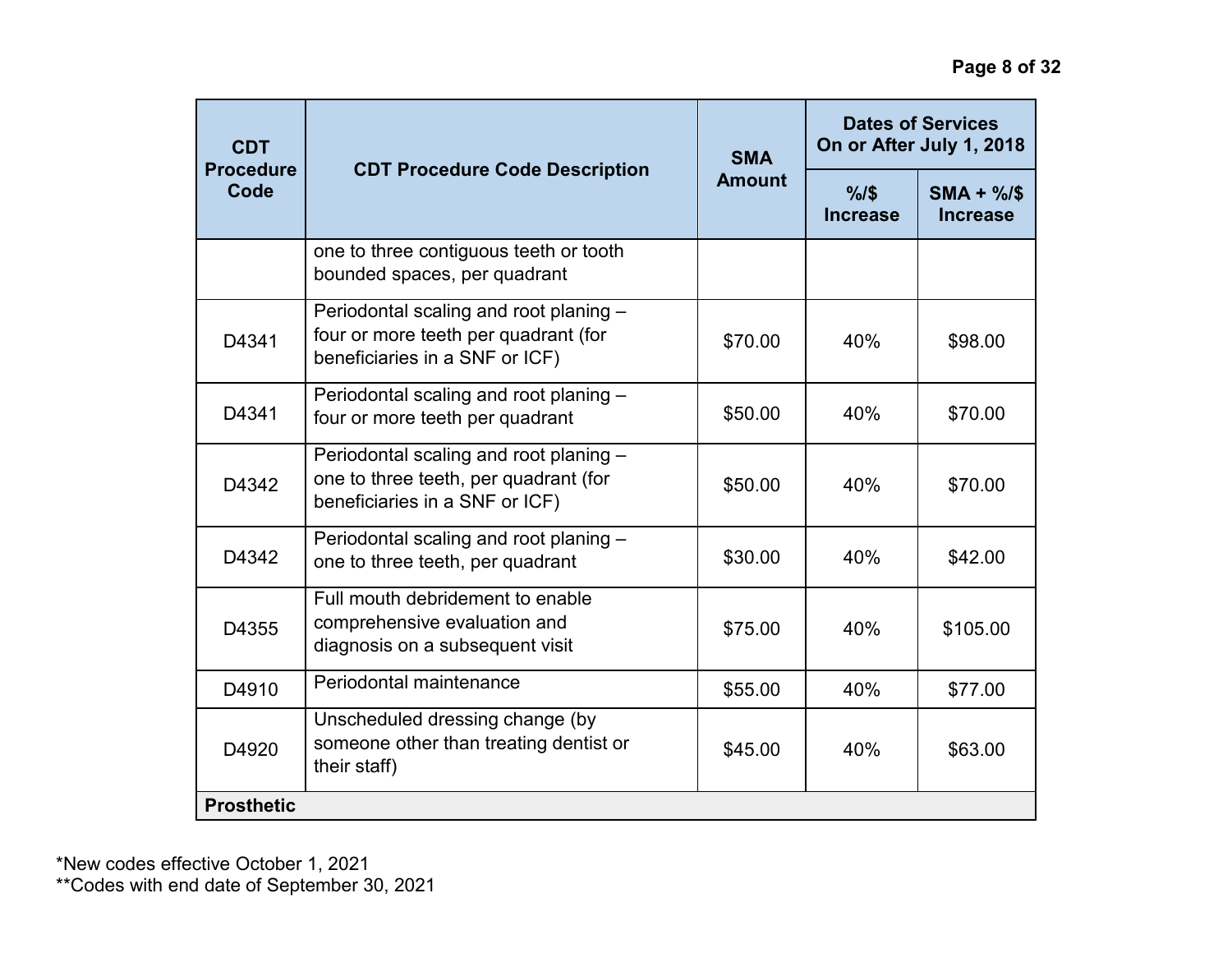| <b>CDT</b><br><b>Procedure</b> |                                                                                                                                        | <b>SMA</b>    | <b>Dates of Services</b><br>On or After July 1, 2018 |                               |
|--------------------------------|----------------------------------------------------------------------------------------------------------------------------------------|---------------|------------------------------------------------------|-------------------------------|
| Code                           | <b>CDT Procedure Code Description</b>                                                                                                  | <b>Amount</b> | %1\$<br><b>Increase</b>                              | $SMA + \%$<br><b>Increase</b> |
| D5110                          | Complete denture - maxillary                                                                                                           | \$450.00      | 40%                                                  | \$630.00                      |
| D5120                          | Complete denture - mandibular                                                                                                          | \$450.00      | 40%                                                  | \$630.00                      |
| D5130                          | Immediate denture - maxillary                                                                                                          | \$450.00      | 40%                                                  | \$630.00                      |
| D5140                          | Immediate denture - mandibular                                                                                                         | \$450.00      | 40%                                                  | \$630.00                      |
| D5211                          | Maxillary partial denture – resin base<br>(including retentive/clasping materials,<br>rests and teeth)                                 | \$250.00      | 40%                                                  | \$350.00                      |
| D5212                          | Mandibular partial denture - resin<br>base (including retentive/clasping<br>materials, rest and teeth)                                 | \$250.00      | 40%                                                  | \$350.00                      |
| D5213                          | Maxillary partial denture - cast metal<br>framework with resin denture<br>bases(including any conventional<br>clasps, rest and teeth)  | \$470.00      | 40%                                                  | \$658.00                      |
| D5214                          | Mandibular partial denture - cast<br>metal framework with resin denture<br>bases(including any conventional<br>clasps, rest and teeth) | \$470.00      | 40%                                                  | \$658.00                      |
| D5410                          | Adjust complete denture - maxillary                                                                                                    | \$25.00       | 40%                                                  | \$35.00                       |
| D5411                          | Adjust complete denture - mandibular                                                                                                   | \$25.00       | 40%                                                  | \$35.00                       |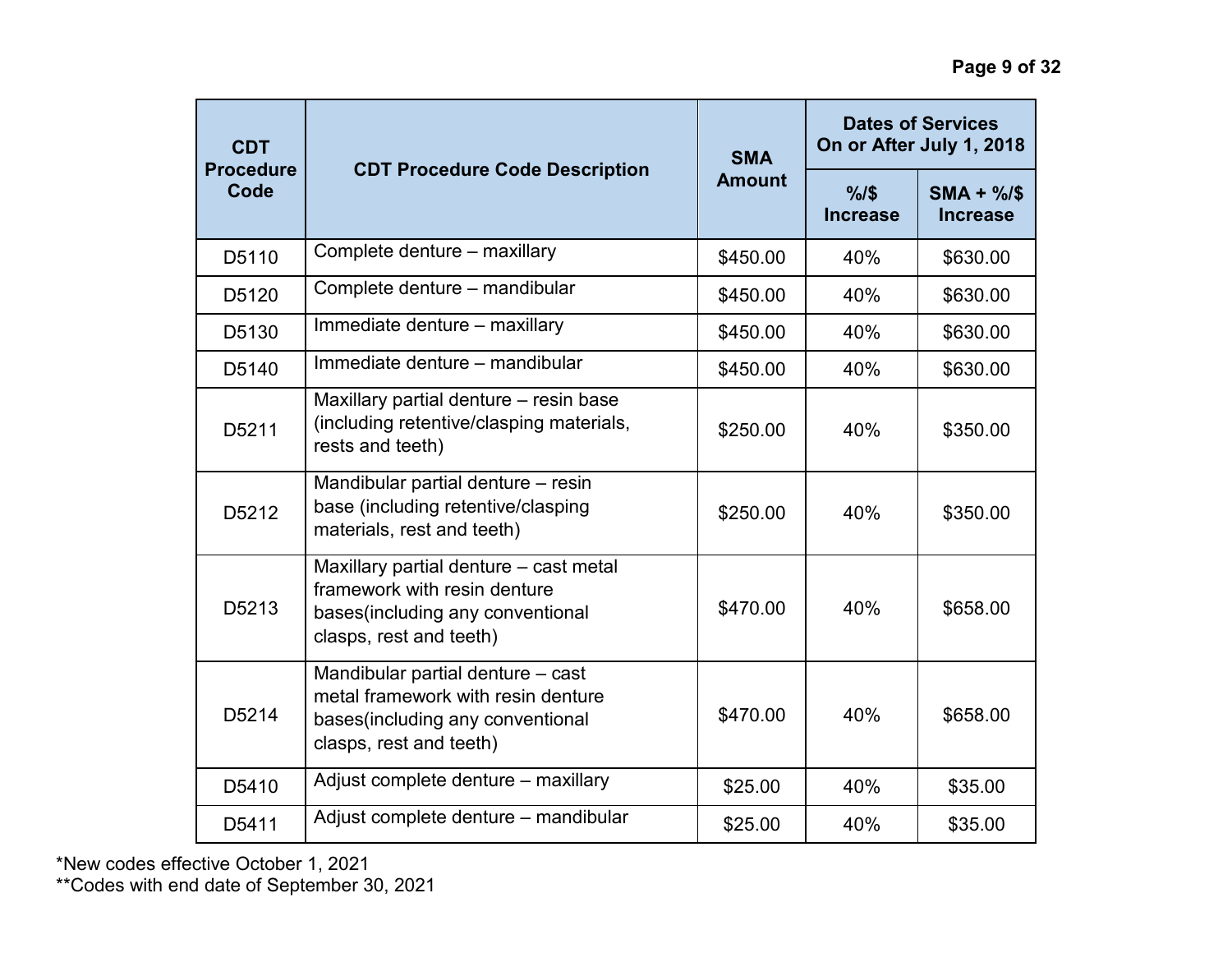| <b>CDT</b>               |                                                                    | <b>SMA</b>    | <b>Dates of Services</b><br>On or After July 1, 2018 |                               |
|--------------------------|--------------------------------------------------------------------|---------------|------------------------------------------------------|-------------------------------|
| <b>Procedure</b><br>Code | <b>CDT Procedure Code Description</b>                              | <b>Amount</b> | %15<br><b>Increase</b>                               | $SMA + \%$<br><b>Increase</b> |
| D5421                    | Adjust partial denture - maxillary                                 | \$25.00       | 40%                                                  | \$35.00                       |
| D5422                    | Adjust partial denture - mandibular                                | \$25.00       | 40%                                                  | \$35.00                       |
| D5511                    | Repair broken complete denture base,<br>mandibular                 | \$50.00       | 40%                                                  | \$70.00                       |
| D5512                    | Repair broken complete denture base,<br>maxillary                  | \$50.00       | 40%                                                  | \$70.00                       |
| D5520                    | Replace missing or broken teeth -<br>complete denture (each tooth) | \$50.00       | 40%                                                  | \$70.00                       |
| D5611                    | Repair resin partial denture base,<br>mandibular                   | \$60.00       | 40%                                                  | \$84.00                       |
| D5612                    | Repair resin partial denture base,<br>maxillary                    | \$60.00       | 40%                                                  | \$84.00                       |
| D5621                    | Repair cast partial denture framework,<br>mandibular               | \$230.00      | 40%                                                  | \$322.00                      |
| D5622                    | Repair cast partial denture framework,<br>maxillary                | \$230.00      | 40%                                                  | \$322.00                      |
| D5630                    | Repair or replace broken<br>retentive/clasping materials per tooth | \$100.00      | 40%                                                  | \$140.00                      |
| D5640                    | Replace broken teeth – per tooth                                   | \$50.00       | 40%                                                  | \$70.00                       |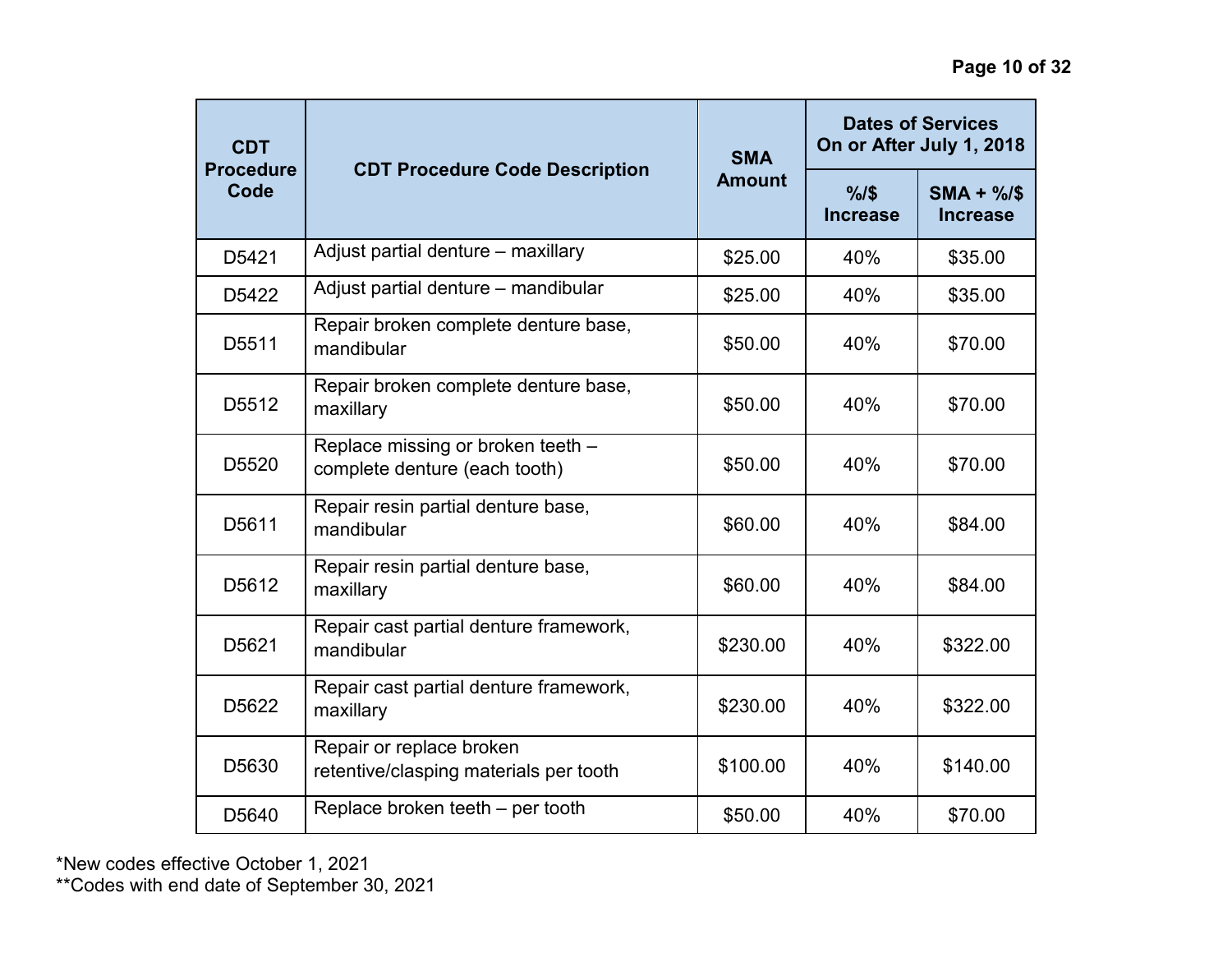| <b>CDT</b>               |                                                     | <b>SMA</b>    | <b>Dates of Services</b><br>On or After July 1, 2018 |                              |
|--------------------------|-----------------------------------------------------|---------------|------------------------------------------------------|------------------------------|
| <b>Procedure</b><br>Code | <b>CDT Procedure Code Description</b>               | <b>Amount</b> | %15<br><b>Increase</b>                               | $SMA + %$<br><b>Increase</b> |
| D5650                    | Add tooth to existing partial denture               | \$60.00       | 40%                                                  | \$84.00                      |
| D5660                    | Add clasp to existing partial denture-<br>per tooth | \$100.00      | 40%                                                  | \$140.00                     |
| D5730                    | Reline complete maxillary denture<br>(direct)       | \$70.00       | 40%                                                  | \$98.00                      |
| D5731                    | Reline complete mandibular denture<br>(direct)      | \$70.00       | 40%                                                  | \$98.00                      |
| D5740                    | Reline maxillary partial denture (direct)           | \$70.00       | 40%                                                  | \$98.00                      |
| D5741                    | Reline mandibular partial denture<br>(direct)       | \$70.00       | 40%                                                  | \$98.00                      |
| D5750                    | Reline complete maxillary denture<br>(indirect)     | \$140.00      | 40%                                                  | \$196.00                     |
| D5751                    | Reline complete mandibular denture<br>(indirect)    | \$140.00      | 40%                                                  | \$196.00                     |
| D5760                    | Reline maxillary partial denture<br>(indirect)      | \$140.00      | 40%                                                  | \$196.00                     |
| D5761                    | Reline mandibular partial denture<br>(indirect)     | \$140.00      | 40%                                                  | \$196.00                     |
| D5850                    | Tissue conditioning, maxillary                      | \$50.00       | 40%                                                  | \$70.00                      |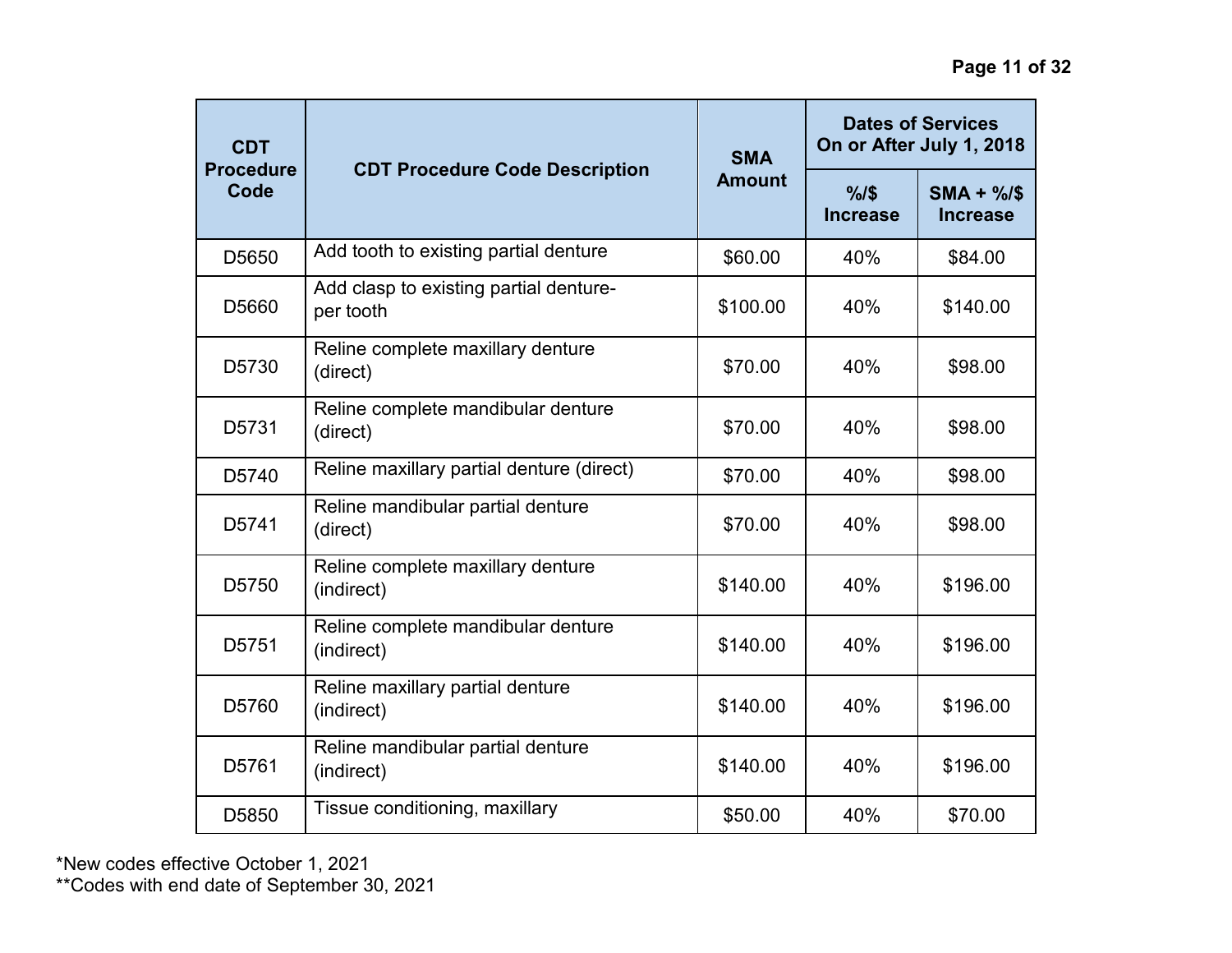| <b>CDT</b>               |                                                  | <b>SMA</b>    | <b>Dates of Services</b><br>On or After July 1, 2018 |                              |
|--------------------------|--------------------------------------------------|---------------|------------------------------------------------------|------------------------------|
| <b>Procedure</b><br>Code | <b>CDT Procedure Code Description</b>            | <b>Amount</b> | %15<br><b>Increase</b>                               | $SMA + %$<br><b>Increase</b> |
| D5851                    | Tissue conditioning, mandibular                  | \$50.00       | 40%                                                  | \$70.00                      |
| D5863                    | Overdenture - complete maxillary                 | \$450.00      | 40%                                                  | \$630.00                     |
| D5865                    | Overdenture - complete mandibular                | \$450.00      | 40%                                                  | \$630.00                     |
| D5911                    | Facial moulage (sectional)                       | \$425.00      | 40%                                                  | \$595.00                     |
| D5912                    | Facial moulage (complete)                        | \$534.00      | 40%                                                  | \$747.60                     |
| D5913                    | Nasal prosthesis                                 | \$1,200.00    | 40%                                                  | \$1,680.00                   |
| D5914                    | <b>Auricular prosthesis</b>                      | \$1,200.00    | 40%                                                  | \$1,680.00                   |
| D5915                    | Orbital prosthesis                               | \$600.00      | 40%                                                  | \$840.00                     |
| D5916                    | Ocular prosthesis                                | \$1,200.00    | 40%                                                  | \$1,680.00                   |
| D5919                    | Facial prosthesis                                | \$1,200.00    | 40%                                                  | \$1,680.00                   |
| D5922                    | Nasal septal prosthesis                          | \$600.00      | 40%                                                  | \$840.00                     |
| D5923                    | Ocular prosthesis, interim                       | \$600.00      | 40%                                                  | \$840.00                     |
| D5924                    | <b>Cranial prosthesis</b>                        | \$1,440.00    | 40%                                                  | \$2,016.00                   |
| D5925                    | <b>Facial augmentation implant</b><br>prosthesis | \$300.00      | 40%                                                  | \$420.00                     |
| D5926                    | Nasal prosthesis, replacement                    | \$300.00      | 40%                                                  | \$420.00                     |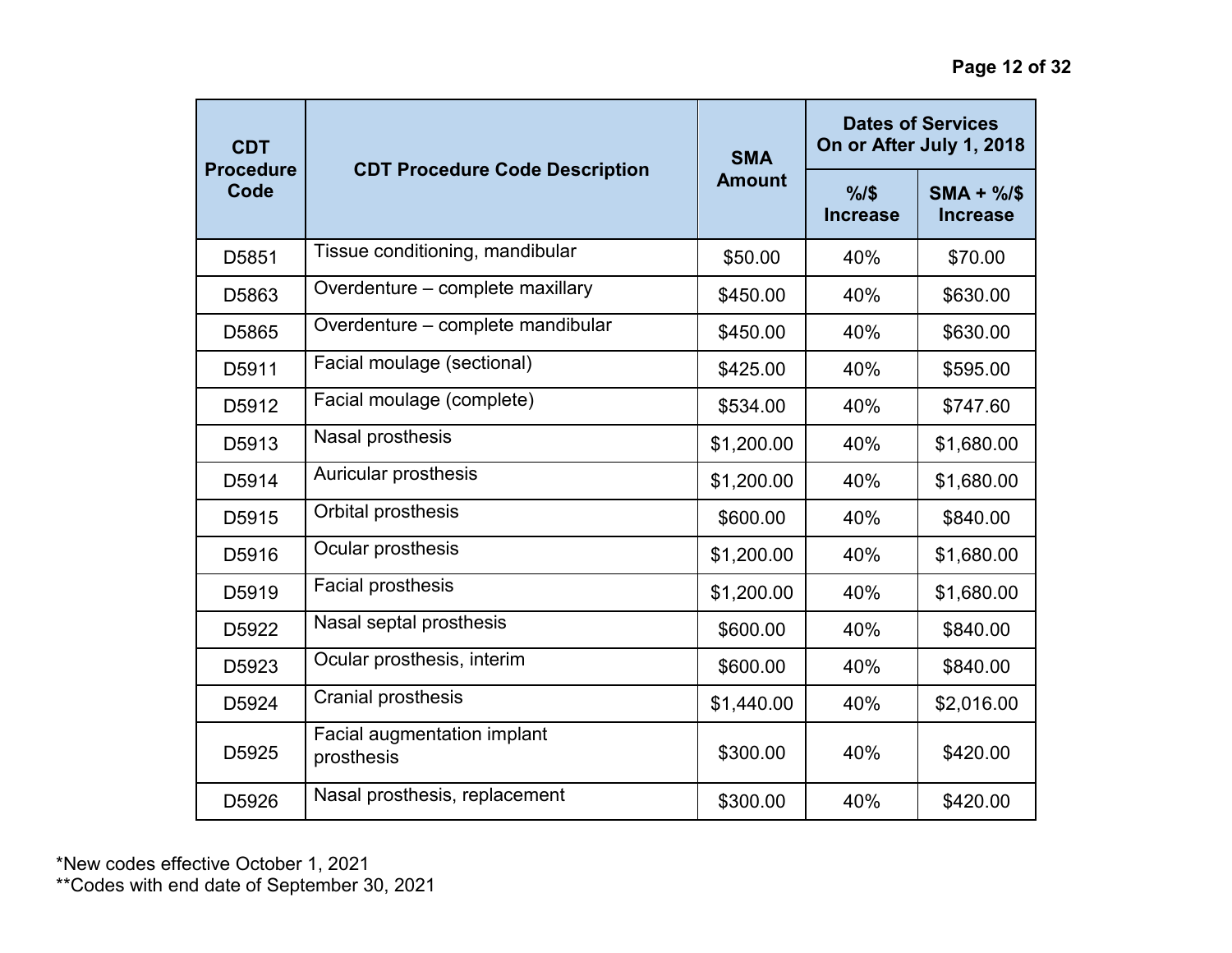| <b>CDT</b><br><b>Procedure</b> |                                                         | <b>SMA</b>    | <b>Dates of Services</b><br>On or After July 1, 2018 |                              |
|--------------------------------|---------------------------------------------------------|---------------|------------------------------------------------------|------------------------------|
| Code                           | <b>CDT Procedure Code Description</b>                   | <b>Amount</b> | $%1$ \$<br><b>Increase</b>                           | $SMA + %$<br><b>Increase</b> |
| D5927                          | Auricular prosthesis, replacement                       | \$300.00      | 40%                                                  | \$420.00                     |
| D5928                          | Orbital prosthesis, replacement                         | \$300.00      | 40%                                                  | \$420.00                     |
| D5929                          | Facial prosthesis, replacement                          | \$300.00      | 40%                                                  | \$420.00                     |
| D5931                          | Obturator prosthesis, surgical                          | \$1,000.00    | 40%                                                  | \$1,400.00                   |
| D5932                          | Obturator prosthesis, definitive                        | \$1,500.00    | 40%                                                  | \$2,100.00                   |
| D5933                          | Obturator prosthesis, modification                      | \$225.00      | 40%                                                  | \$315.00                     |
| D5934                          | Mandibular resection prosthesis with<br>guide flange    | \$1,700.00    | 40%                                                  | \$2,380.00                   |
| D5935                          | Mandibular resection prosthesis<br>without guide flange | \$1,400.00    | 40%                                                  | \$1,960.00                   |
| D5936                          | Obturator prosthesis, interim                           | \$900.00      | 40%                                                  | \$1,260.00                   |
| D5937                          | Trismus appliance (not for TMD<br>treatment)            | \$125.00      | 40%                                                  | \$175.00                     |
| D5951                          | Feeding aid                                             | \$200.00      | 40%                                                  | \$280.00                     |
| D5952                          | Speech aid prosthesis, pediatric                        | \$800.00      | 40%                                                  | \$1,120.00                   |
| D5953                          | Speech aid prosthesis, adult                            | \$1,450.00    | 40%                                                  | \$2,030.00                   |
| D5954                          | Palatal augmentation prosthesis                         | \$200.00      | 40%                                                  | \$280.00                     |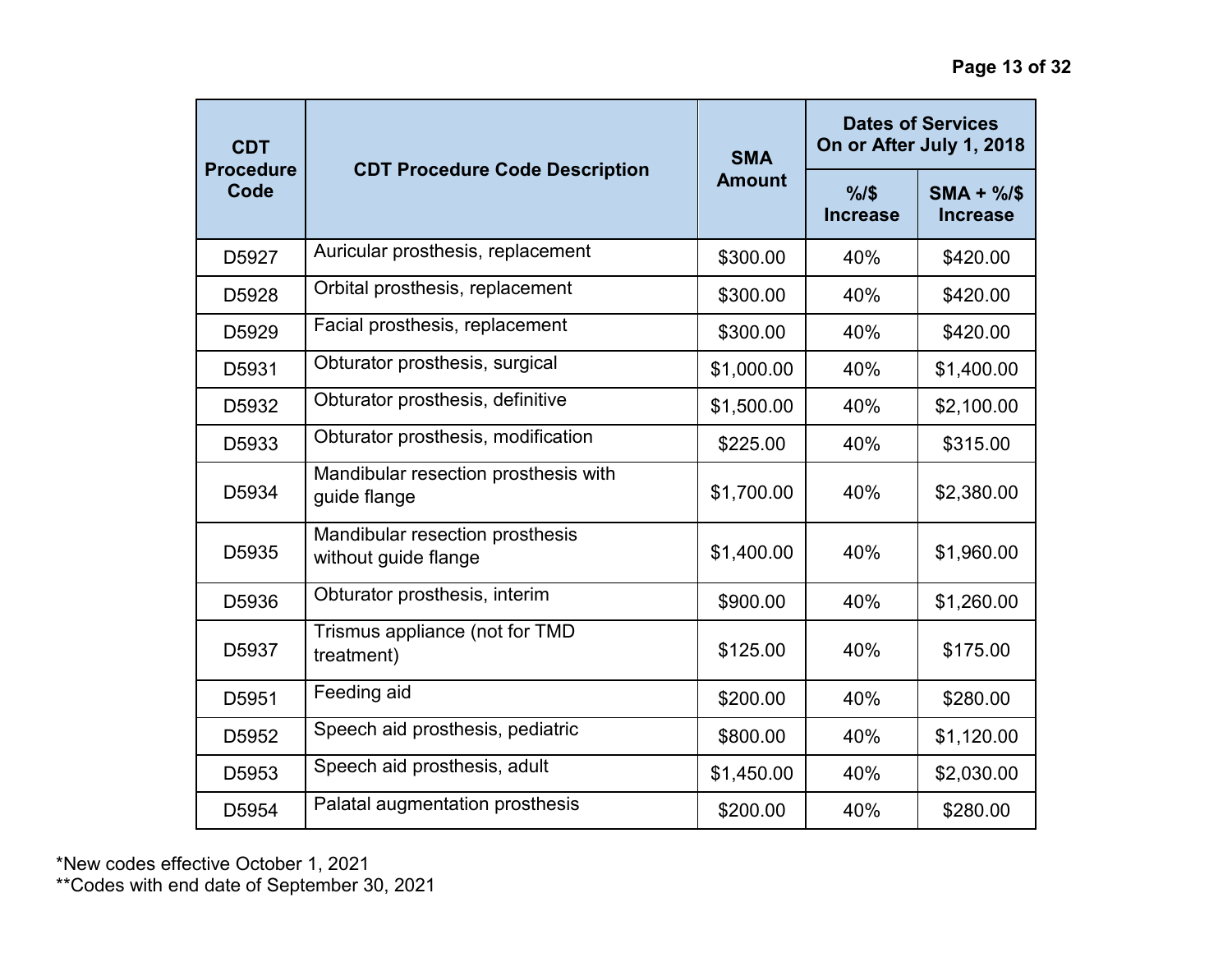| <b>CDT</b><br><b>Procedure</b> | <b>CDT Procedure Code Description</b>                                             | <b>SMA</b>             | <b>Dates of Services</b><br>On or After July 1, 2018 |            |
|--------------------------------|-----------------------------------------------------------------------------------|------------------------|------------------------------------------------------|------------|
| Code                           | <b>Amount</b>                                                                     | %15<br><b>Increase</b> | $SMA + %$<br><b>Increase</b>                         |            |
| D5955                          | Palatal lift prosthesis, definitive                                               | \$1,400.00             | 40%                                                  | \$1,960.00 |
| D5958                          | Palatal lift prosthesis, interim                                                  | \$800.00               | 40%                                                  | \$1,120.00 |
| D <sub>5959</sub>              | Palatal lift prosthesis, modification                                             | \$220.00               | 40%                                                  | \$308.00   |
| D5960                          | Speech aid prosthesis, modification                                               | \$220.00               | 40%                                                  | \$308.00   |
| D5982                          | Surgical stent                                                                    | \$125.00               | 40%                                                  | \$175.00   |
| D5983                          | <b>Radiation carrier</b>                                                          | \$80.00                | 40%                                                  | \$112.00   |
| D5984                          | <b>Radiation shield</b>                                                           | \$200.00               | 40%                                                  | \$280.00   |
| D5985                          | Radiation cone locator                                                            | \$200.00               | 40%                                                  | \$280.00   |
| D5986                          | Fluoride gel carrier                                                              | \$80.00                | 40%                                                  | \$112.00   |
| D5987                          | Commissure splint                                                                 | \$125.00               | 40%                                                  | \$175.00   |
| D5988                          | Surgical splint                                                                   | \$205.00               | 40%                                                  | \$287.00   |
| D5991                          | Vesiculobullous Disease Medicament<br>Carrier                                     | \$80.00                | 40%                                                  | \$112.00   |
| D6092                          | <b>Recement or Re-bond</b><br>implant/abutment supported crown                    | \$30.00                | 40%                                                  | \$42.00    |
| D6093                          | <b>Recement or Re-bond</b><br>implant/abutment supported fixed<br>partial denture | \$50.00                | 40%                                                  | \$70.00    |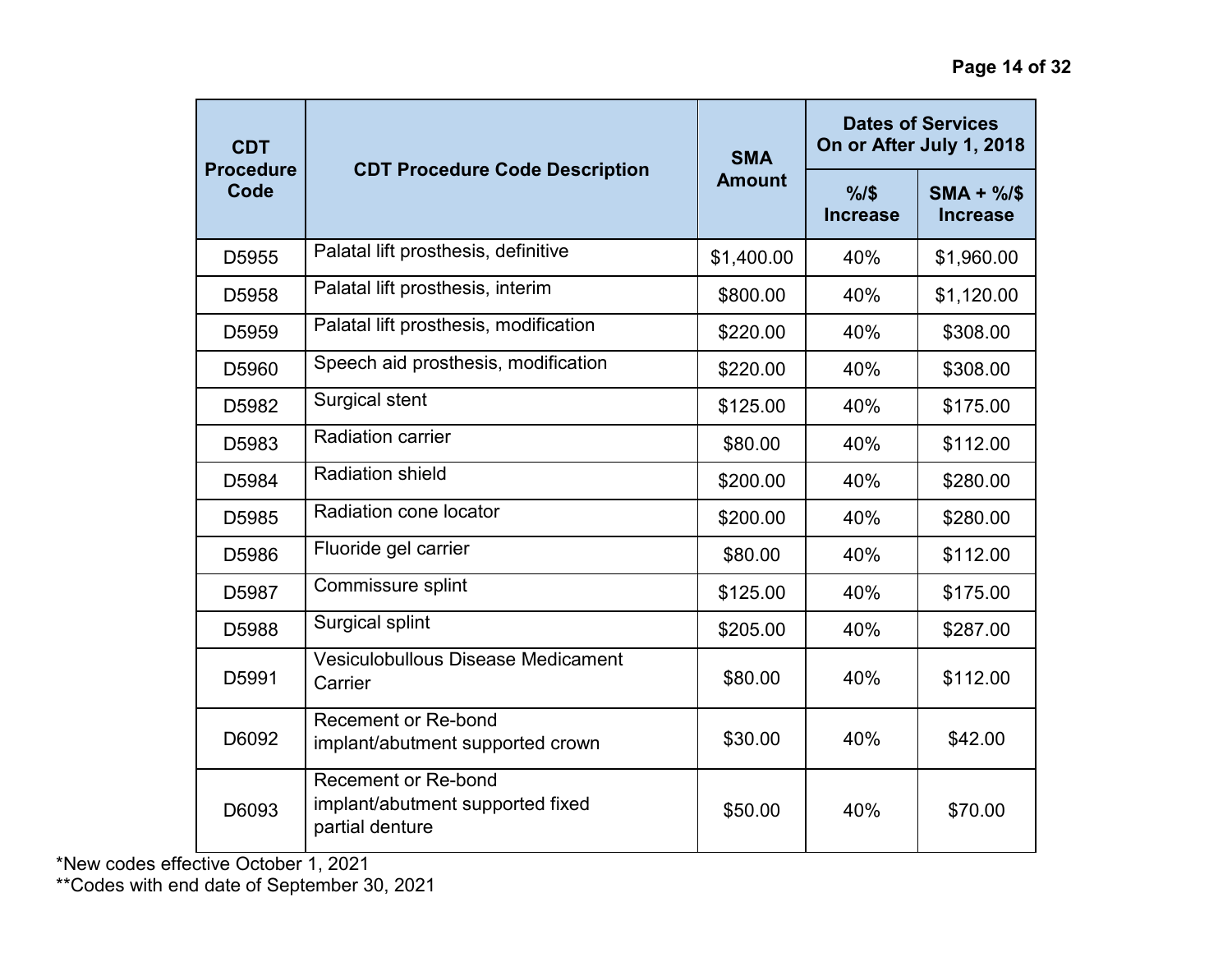| <b>CDT</b><br><b>Procedure</b> |                                                                 | <b>SMA</b>       | <b>Dates of Services</b><br>On or After July 1, 2018 |                               |
|--------------------------------|-----------------------------------------------------------------|------------------|------------------------------------------------------|-------------------------------|
| Code                           | <b>CDT Procedure Code Description</b>                           | <b>Amount</b>    | %15<br><b>Increase</b>                               | $SMA + \%$<br><b>Increase</b> |
| D6100                          | Implant removal, by report                                      | \$45.00          | 40%                                                  | \$63.00                       |
| D6194                          | Abutment supported retainer crown for<br>FPD (titanium)         | <b>By Report</b> | 40%                                                  | By Report +<br>40%            |
| D6199                          | Unspecified implant procedure, by<br>report                     | <b>By Report</b> | 40%                                                  | By Report +<br>40%            |
| D6211                          | Pontic - cast predominantly base<br>metal                       | \$325.00         | 40%                                                  | \$455.00                      |
| D6241                          | Pontic - porcelain fused to<br>predominantly base metal         | \$325.00         | 40%                                                  | \$455.00                      |
| D6245                          | Pontic-porcelain/ceramic                                        | \$325.00         | 40%                                                  | \$455.00                      |
| D6251                          | Pontic – resin with predominantly base<br>metal                 | \$325.00         | 40%                                                  | \$455.00                      |
| D6721                          | Retainer Crown - resin with<br>predominantly base metal         | \$220.00         | 40%                                                  | \$308.00                      |
| D6740                          | Retainer Crown - porcelain/ceramic                              | \$340.00         | 40%                                                  | \$476.00                      |
| D6751                          | Retainer Crown - porcelain fused to<br>predominantly base metal | \$340.00         | 40%                                                  | \$476.00                      |
| D6781                          | Retainer Crown - 3/4 cast<br>predominantly base metal           | \$340.00         | 40%                                                  | \$476.00                      |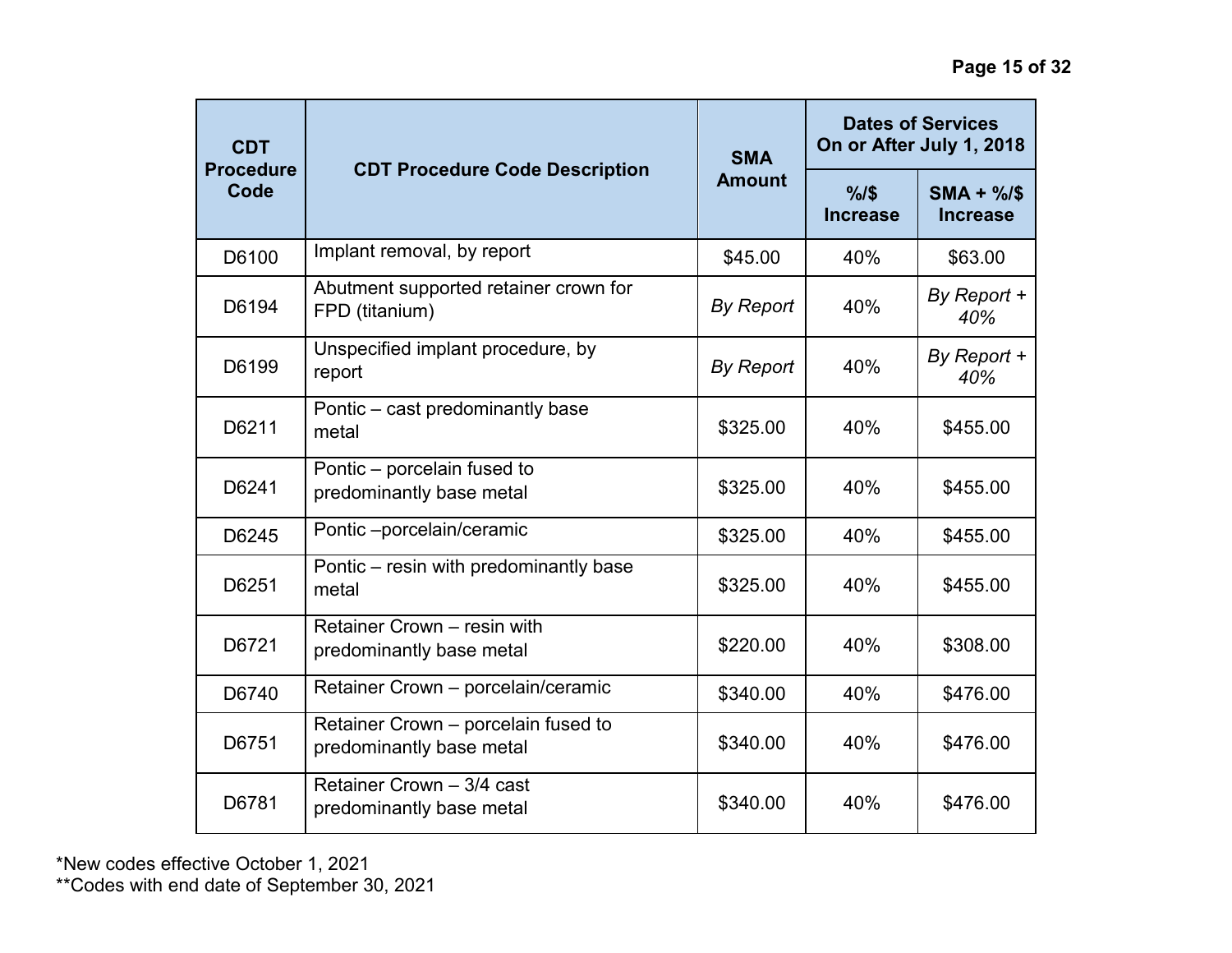| <b>CDT</b><br><b>Procedure</b><br>Code |                                                                                                                                                        | <b>SMA</b>    |                         | <b>Dates of Services</b><br>On or After July 1, 2018 |
|----------------------------------------|--------------------------------------------------------------------------------------------------------------------------------------------------------|---------------|-------------------------|------------------------------------------------------|
|                                        | <b>CDT Procedure Code Description</b>                                                                                                                  | <b>Amount</b> | %1\$<br><b>Increase</b> | $SMA + \%$<br><b>Increase</b>                        |
| D6783                                  | Retainer Crown - 3/4<br>porcelain/ceramic                                                                                                              | \$340.00      | 40%                     | \$476.00                                             |
| D6791                                  | Retainer Crown - full cast<br>predominantly base metal                                                                                                 | \$340.00      | 40%                     | \$476.00                                             |
| D6930                                  | Re-cement or Re-Bond fixed partial<br>denture                                                                                                          | \$50.00       | 40%                     | \$70.00                                              |
| D6980                                  | Fixed partial denture repair, necessitated by<br>restorative material                                                                                  | \$75.00       | 40%                     | \$105.00                                             |
|                                        | <b>Oral and Maxillofacial Surgery</b>                                                                                                                  |               |                         |                                                      |
| D7111                                  | Extraction, coronal remnants -<br>primary tooth                                                                                                        | \$41.00       | 40%                     | \$57.40                                              |
| D7140                                  | Extraction, erupted tooth or exposed<br>root (elevation and/or forceps<br>removal)                                                                     | \$41.00       | 40%                     | \$57.40                                              |
| D7210                                  | Extraction of erupted tooth requiring<br>removal of bone and/or sectioning of<br>tooth, and including elevation of<br>mucoperiosteal flap if indicated | \$85.00       | 40%                     | \$119.00                                             |
| D7220                                  | Removal of impacted tooth - soft<br>tissue                                                                                                             | \$100.00      | 40%                     | \$140.00                                             |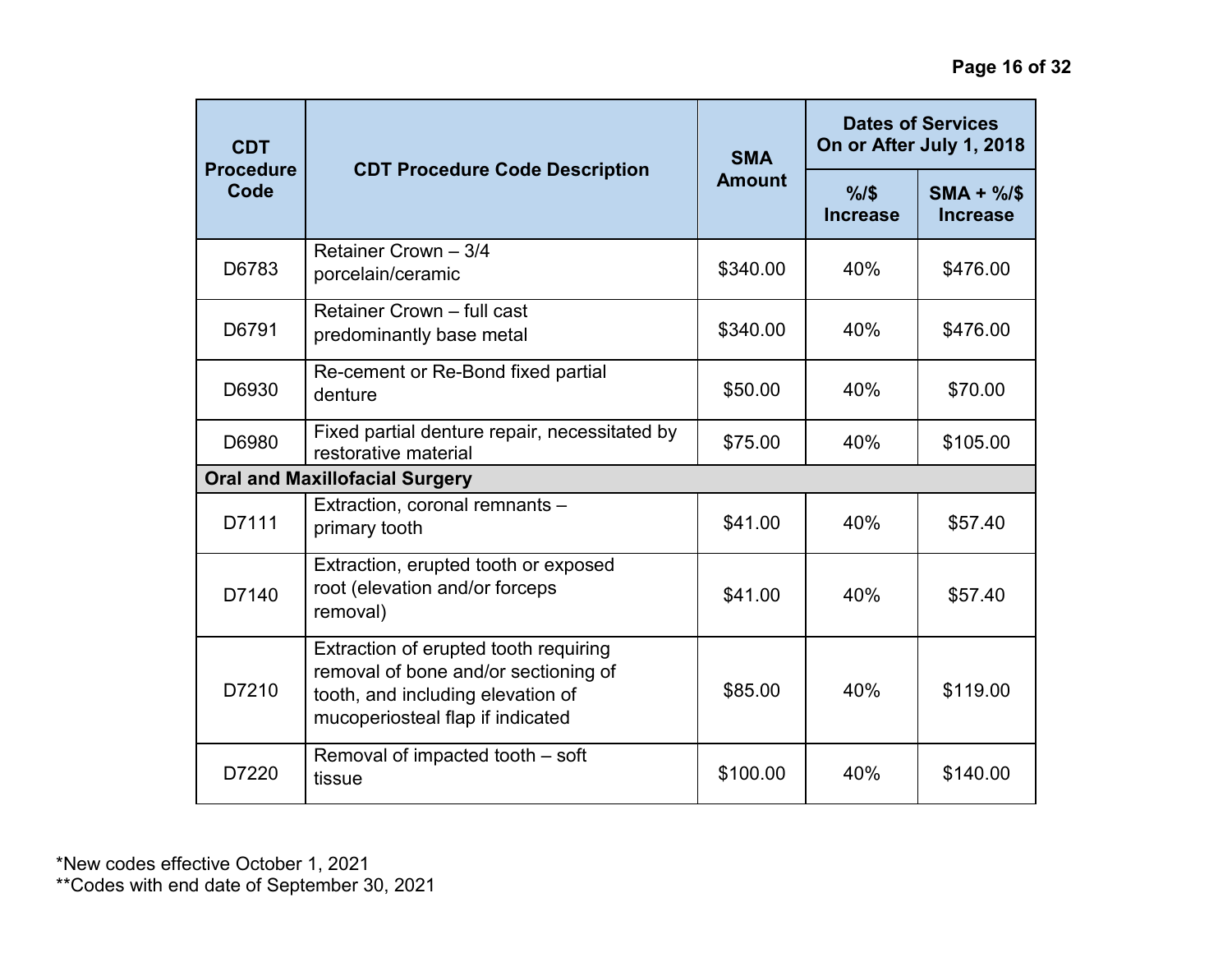| <b>CDT</b><br><b>Procedure</b> | <b>CDT Procedure Code Description</b>                                                      | <b>SMA</b>    | <b>Dates of Services</b><br>On or After July 1, 2018 |                       |
|--------------------------------|--------------------------------------------------------------------------------------------|---------------|------------------------------------------------------|-----------------------|
| Code                           |                                                                                            | <b>Amount</b> | %1\$<br>Increase                                     | $SMA + %$<br>Increase |
| D7230                          | Removal of impacted tooth - partially<br>bony                                              | \$135.00      | 40%                                                  | \$189.00              |
| D7240                          | Removal of impacted tooth -<br>completely bony                                             | \$165.00      | 40%                                                  | \$231.00              |
| D7241                          | Removal of impacted tooth -<br>completely bony, with unusual surgical<br>complications     | \$235.00      | 40%                                                  | \$329.00              |
| D7250                          | Surgical removal of residual tooth<br>roots (cutting procedure)                            | \$100.00      | 40%                                                  | \$140.00              |
| D7260                          | Oroantral fistula closure                                                                  | \$300.00      | 40%                                                  | \$420.00              |
| D7261                          | Primary closure of a sinus perforation                                                     | \$100.00      | 40%                                                  | \$140.00              |
| D7270                          | Tooth reimplantation and/or<br>stabilization of accidentally evulsed or<br>displaced tooth | \$175.00      | 40%                                                  | \$245.00              |
| D7280                          | Exposure of an unerupted tooth                                                             | \$100.00      | 40%                                                  | \$140.00              |
| D7283                          | Placement of device to facilitate<br>eruption of impacted tooth                            | \$135.00      | 40%                                                  | \$189.00              |
| D7285                          | Incisional Biopsy of oral tissue - hard<br>(bone, tooth)                                   | \$100.00      | 40%                                                  | \$140.00              |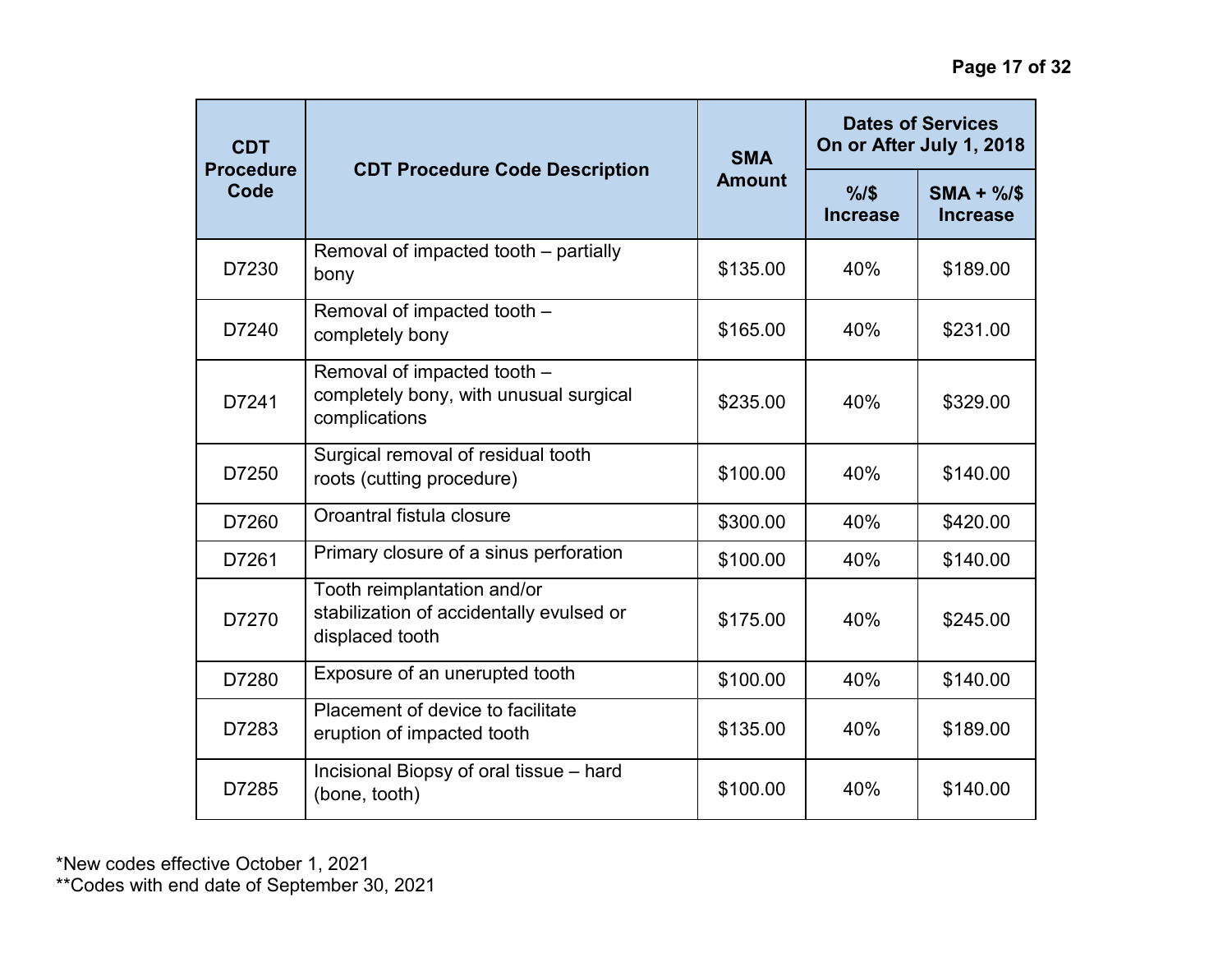| <b>CDT</b><br><b>Procedure</b> |                                                                                                                                                                                               | <b>SMA</b>    | <b>Dates of Services</b><br>On or After July 1, 2018 |                              |
|--------------------------------|-----------------------------------------------------------------------------------------------------------------------------------------------------------------------------------------------|---------------|------------------------------------------------------|------------------------------|
| Code                           | <b>CDT Procedure Code Description</b>                                                                                                                                                         | <b>Amount</b> | $\frac{9}{6}$<br><b>Increase</b>                     | $SMA + %$<br><b>Increase</b> |
| D7286                          | Incisional Biopsy of oral tissue - soft                                                                                                                                                       | \$30.00       | 40%                                                  | \$42.00                      |
| D7290                          | Surgical repositioning of teeth                                                                                                                                                               | \$135.00      | 40%                                                  | \$189.00                     |
| D7291                          | Transseptal fiberotomy/supra crestal<br>fiberotomy, by report                                                                                                                                 | \$50.00       | 40%                                                  | \$70.00                      |
| D7310                          | Alveoloplasty in conjunction with<br>extractions - four or more teeth or<br>tooth spaces, per quadrant                                                                                        | \$50.00       | 40%                                                  | \$70.00                      |
| D7320                          | Alveoloplasty not in conjunction with<br>extractions - four or more teeth or<br>tooth spaces, per quadrant                                                                                    | \$100.00      | 40%                                                  | \$140.00                     |
| D7340                          | Vestibuloplasty - ridge extension<br>(secondary epithelialization)                                                                                                                            | \$200.00      | 40%                                                  | \$280.00                     |
| D7350                          | Vestibuloplasty - ridge extension<br>(including soft tissue grafts, muscle<br>reattachment, revision of soft tissue<br>attachment and management of<br>hypertrophied and hyperplastic tissue) | \$500.00      | 40%                                                  | \$700.00                     |
| D7410                          | Excision of benign lesion up to 1.25<br>cm                                                                                                                                                    | \$100.00      | 40%                                                  | \$140.00                     |
| D7411                          | Excision of benign lesion greater than<br>1.25 cm                                                                                                                                             | \$250.00      | 40%                                                  | \$350.00                     |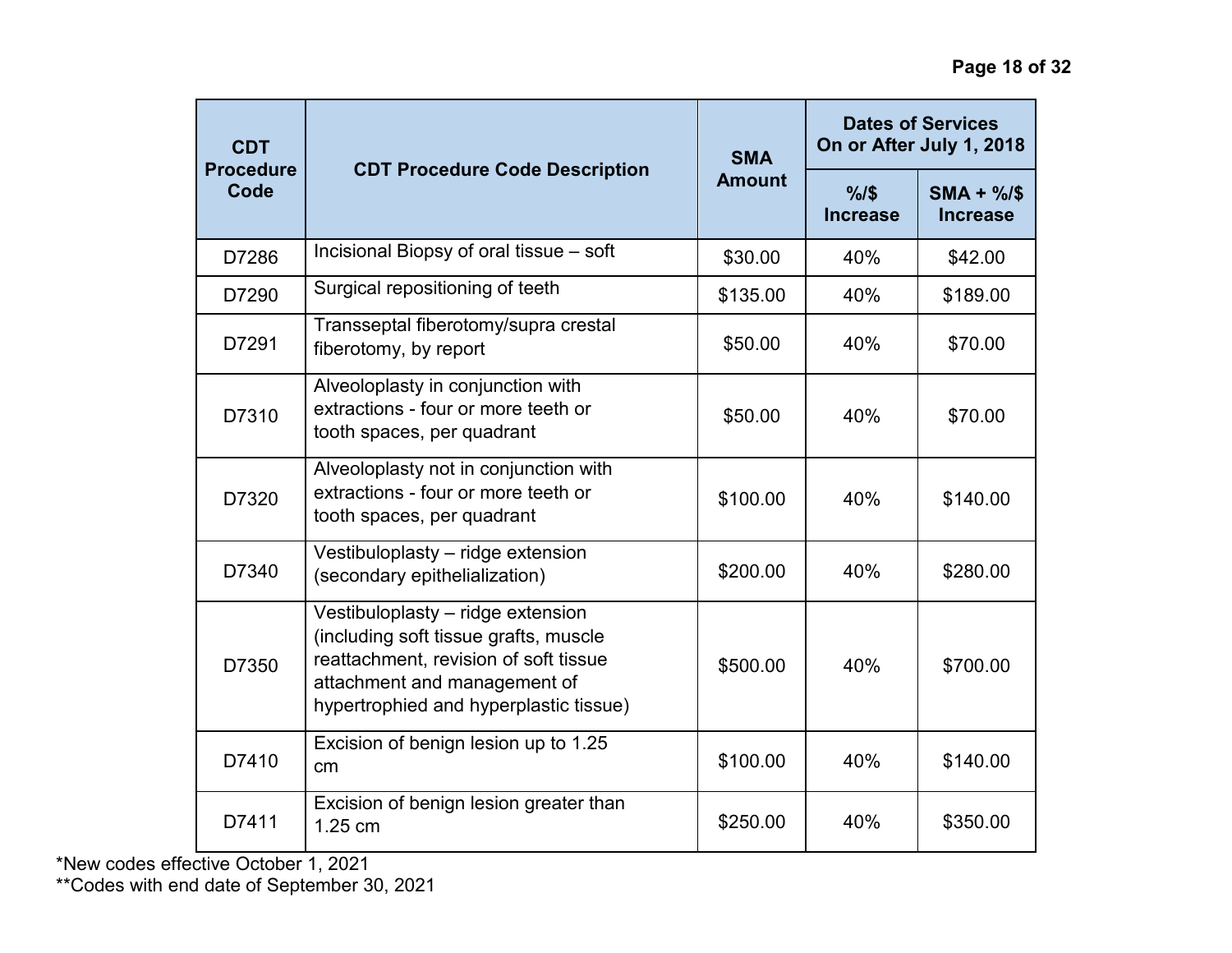| <b>CDT</b><br><b>Procedure</b><br>Code |                                                                                            | <b>SMA</b>    | <b>Dates of Services</b><br>On or After July 1, 2018 |                               |
|----------------------------------------|--------------------------------------------------------------------------------------------|---------------|------------------------------------------------------|-------------------------------|
|                                        | <b>CDT Procedure Code Description</b>                                                      | <b>Amount</b> | %1\$<br>Increase                                     | $SMA + \%$<br><b>Increase</b> |
| D7412                                  | Excision of benign lesion, complicated                                                     | \$325.00      | 40%                                                  | \$455.00                      |
| D7413                                  | Excision of malignant lesion up to 1.25<br>cm                                              | \$325.00      | 40%                                                  | \$455.00                      |
| D7414                                  | Excision of malignant lesion greater<br>than $1.25$ cm                                     | \$400.00      | 40%                                                  | \$560.00                      |
| D7415                                  | Excision of malignant lesion,<br>complicated                                               | \$450.00      | 40%                                                  | \$630.00                      |
| D7440                                  | Excision of malignant tumor - lesion<br>diameter up to 1.25 cm                             | \$325.00      | 40%                                                  | \$455.00                      |
| D7441                                  | Excision of malignant tumor - lesion<br>diameter greater than 1.25 cm                      | \$500.00      | 40%                                                  | \$700.00                      |
| D7450                                  | Removal of benign odontogenic cyst<br>or tumor - lesion diameter up to 1.25<br>cm          | \$100.00      | 40%                                                  | \$140.00                      |
| D7451                                  | Removal of benign odontogenic cyst<br>or tumor - lesion diameter greater<br>than $1.25$ cm | \$200.00      | 40%                                                  | \$280.00                      |
| D7460                                  | Removal of benign nonodontogenic<br>cyst or tumor - lesion diameter up to<br>1.25cm        | \$100.00      | 40%                                                  | \$140.00                      |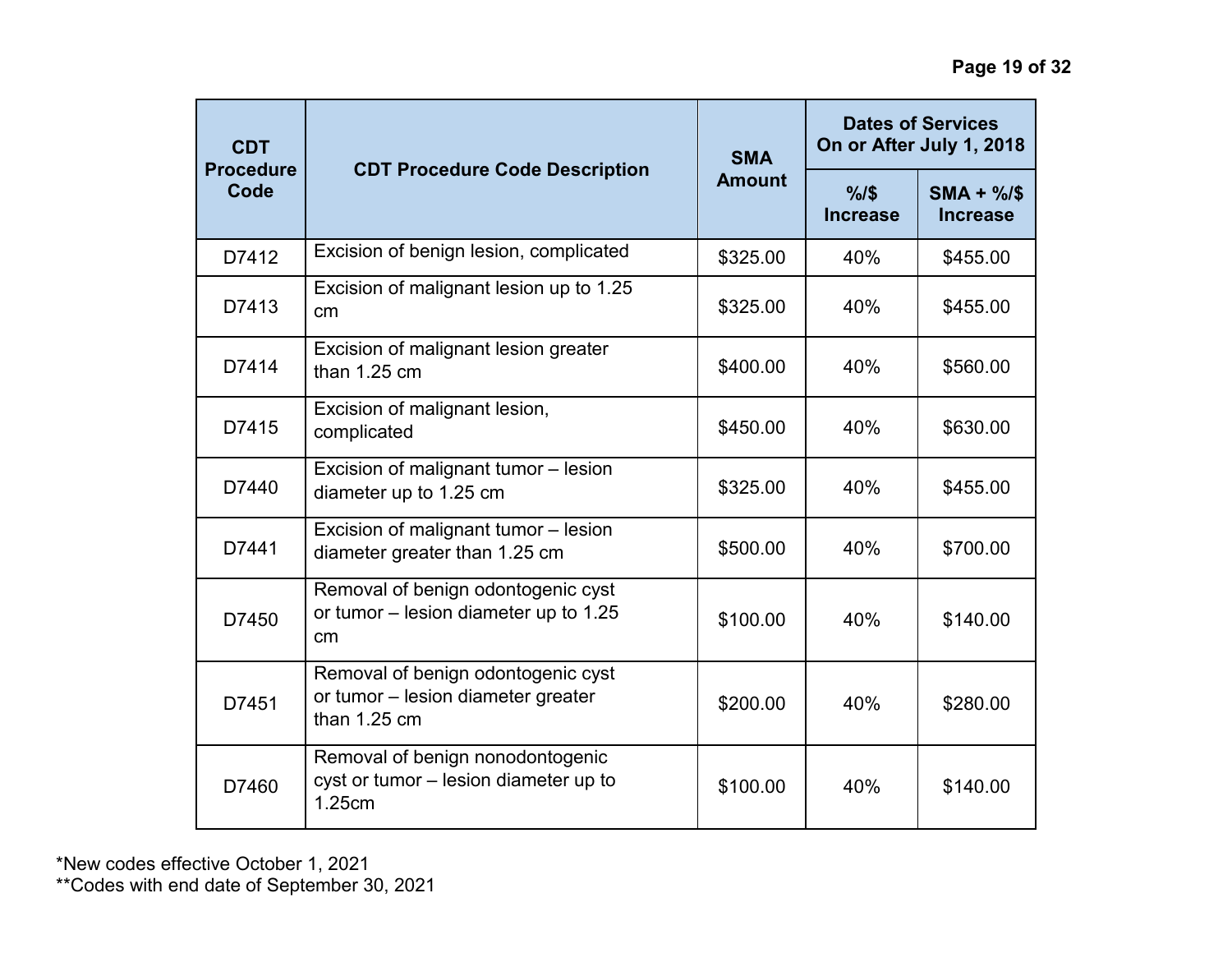| <b>CDT</b>               |                                                                                                                                | <b>SMA</b>    |                  | <b>Dates of Services</b><br>On or After July 1, 2018 |
|--------------------------|--------------------------------------------------------------------------------------------------------------------------------|---------------|------------------|------------------------------------------------------|
| <b>Procedure</b><br>Code | <b>CDT Procedure Code Description</b>                                                                                          | <b>Amount</b> | %1\$<br>Increase | $SMA + \%$<br><b>Increase</b>                        |
| D7461                    | Removal of benign nonodontogenic<br>cyst or tumor - lesion diameter greater<br>than $1.25$ cm                                  | \$250.00      | 40%              | \$350.00                                             |
| D7465                    | Destruction of lesion(s) by physical or<br>chemical method, by report                                                          | \$50.00       | 40%              | \$70.00                                              |
| D7471                    | Removal of lateral exostosis (maxilla<br>or mandible)                                                                          | \$100.00      | 40%              | \$140.00                                             |
| D7472                    | Removal of torus palatinus                                                                                                     | \$200.00      | 40%              | \$280.00                                             |
| D7473                    | Removal of torus mandibularis                                                                                                  | \$100.00      | 40%              | \$140.00                                             |
| D7485                    | Surgical reduction of osseous<br>tuberosity                                                                                    | \$75.00       | 40%              | \$105.00                                             |
| D7490                    | Radical resection of maxilla or<br>mandible                                                                                    | \$1,200.00    | 40%              | \$1,680.00                                           |
| D7510                    | Incision and drainage of abscess -<br>intraoral soft tissue                                                                    | \$50.00       | 40%              | \$70.00                                              |
| D7511                    | Incision and drainage of abscess -<br>intraoral soft tissue - complicated<br>(includes drainage of multiple fascial<br>spaces) | \$75.00       | 40%              | \$105.00                                             |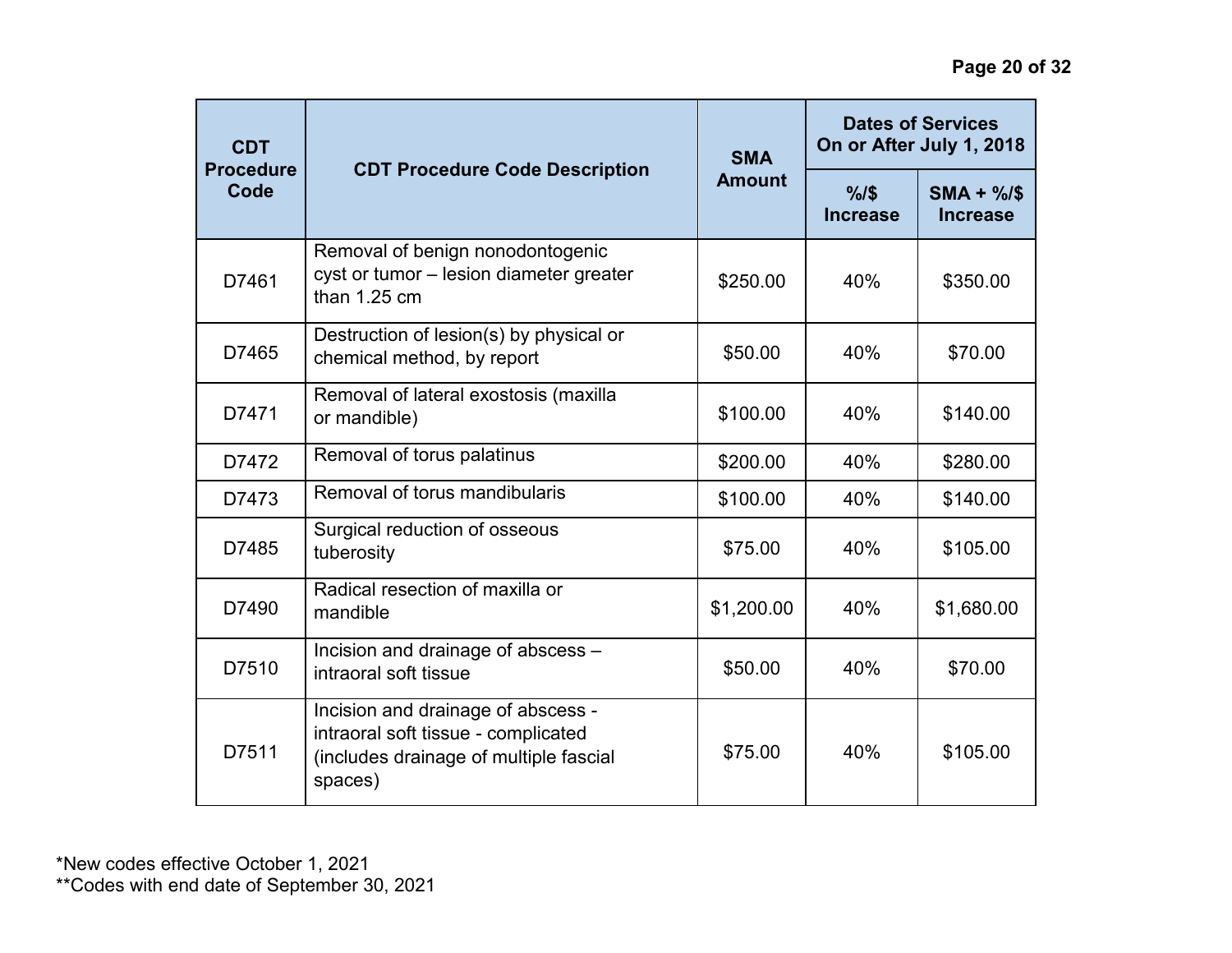| <b>CDT</b><br><b>Procedure</b><br><b>CDT Procedure Code Description</b><br>Code |                                                                                                                               | <b>SMA</b>             | <b>Dates of Services</b><br>On or After July 1, 2018 |            |
|---------------------------------------------------------------------------------|-------------------------------------------------------------------------------------------------------------------------------|------------------------|------------------------------------------------------|------------|
|                                                                                 | <b>Amount</b>                                                                                                                 | %15<br><b>Increase</b> | $SMA + %$<br><b>Increase</b>                         |            |
| D7520                                                                           | Incision and drainage of abscess -<br>extraoral soft tissue                                                                   | \$75.00                | 40%                                                  | \$105.00   |
| D7521                                                                           | Incision and drainage of abscess -<br>extraoral soft tissue -<br>complicated(includes drainage of<br>multiple fascial spaces) | \$100.00               | 40%                                                  | \$140.00   |
| D7530                                                                           | Removal of foreign body from<br>mucosa, skin, or subcutaneous<br>alveolar tissue                                              | \$60.00                | 40%                                                  | \$84.00    |
| D7540                                                                           | Removal of reaction producing foreign<br>bodies, musculoskeletal system                                                       | \$130.00               | 40%                                                  | \$182.00   |
| D7550                                                                           | Partial ostectomy/sequestrectomy for<br>removal of non-vital bone                                                             | \$100.00               | 40%                                                  | \$140.00   |
| D7560                                                                           | Maxillary sinusotomy for removal of<br>tooth fragment or foreign body                                                         | \$380.00               | 40%                                                  | \$532.00   |
| D7610                                                                           | Maxilla - open reduction (teeth<br>immobilized, if present)                                                                   | \$1,000.00             | 40%                                                  | \$1,400.00 |
| D7620                                                                           | Maxilla - closed reduction (teeth<br>immobilized, if present)                                                                 | \$500.00               | 40%                                                  | \$700.00   |
| D7630                                                                           | Mandible - open reduction (teeth<br>immobilized, if present)                                                                  | \$1,200.00             | 40%                                                  | \$1,680.00 |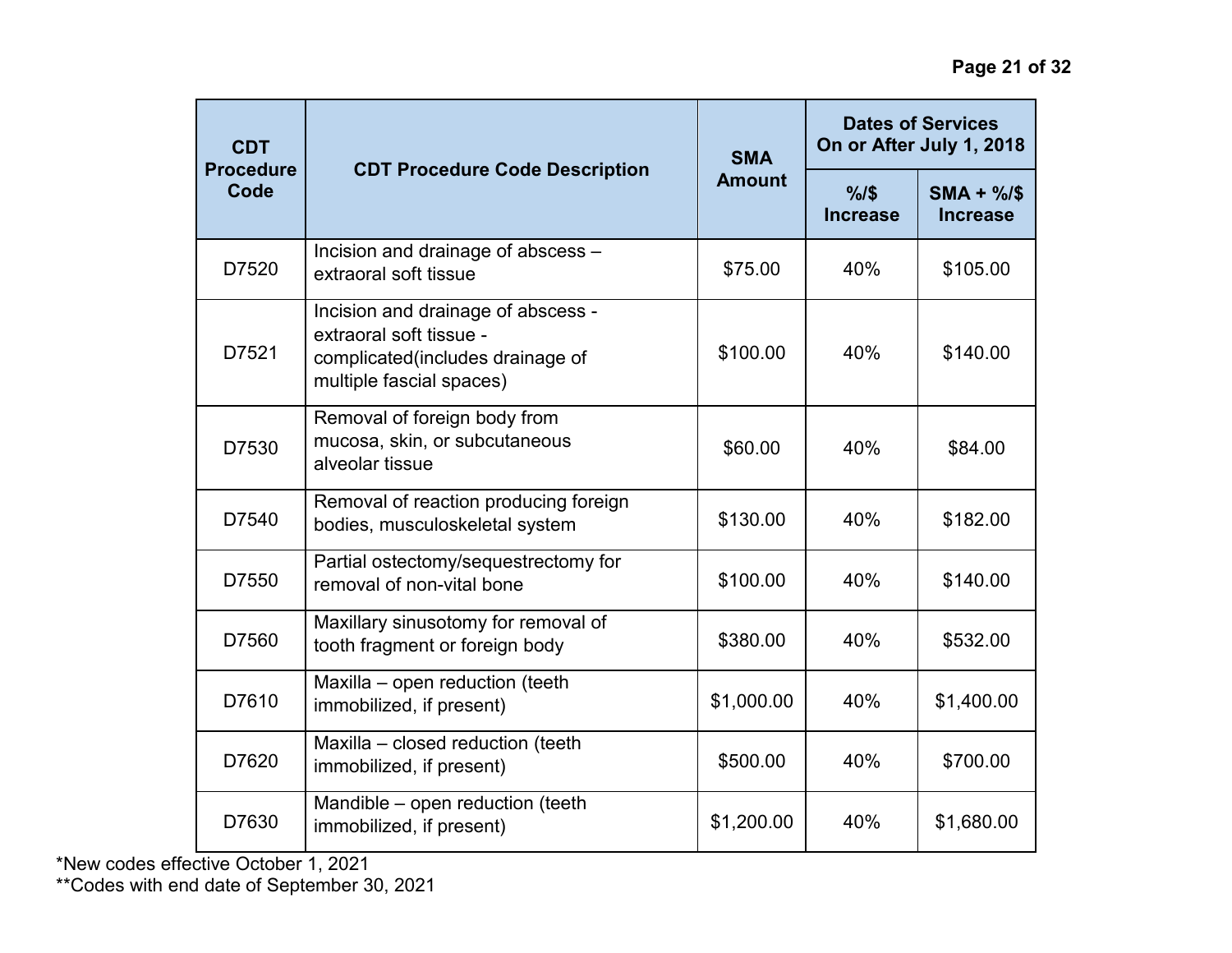| <b>CDT</b><br><b>Procedure</b> |                                                                    | <b>SMA</b>    | <b>Dates of Services</b><br>On or After July 1, 2018 |                               |
|--------------------------------|--------------------------------------------------------------------|---------------|------------------------------------------------------|-------------------------------|
| Code                           | <b>CDT Procedure Code Description</b>                              | <b>Amount</b> | %1\$<br><b>Increase</b>                              | $SMA + \%$<br><b>Increase</b> |
| D7640                          | Mandible – closed reduction (teeth<br>immobilized, if present)     | \$700.00      | 40%                                                  | \$980.00                      |
| D7650                          | Malar and/or zygomatic arch - open<br>reduction                    | \$500.00      | 40%                                                  | \$700.00                      |
| D7660                          | Malar and/or zygomatic arch - closed<br>reduction                  | \$250.00      | 40%                                                  | \$350.00                      |
| D7670                          | Alveolus - closed reduction, may<br>include stabilization of teeth | \$225.00      | 40%                                                  | \$315.00                      |
| D7671                          | Alveolus - open reduction, may<br>include stabilization of teeth   | \$275.00      | 40%                                                  | \$385.00                      |
| D7710                          | Maxilla - open reduction                                           | \$1,200.00    | 40%                                                  | \$1,680.00                    |
| D7720                          | Maxilla - closed reduction                                         | \$800.00      | 40%                                                  | \$1,120.00                    |
| D7730                          | Mandible - open reduction                                          | \$1,200.00    | 40%                                                  | \$1,680.00                    |
| D7740                          | Mandible - closed reduction                                        | \$800.00      | 40%                                                  | \$1,120.00                    |
| D7750                          | Malar and/or zygomatic arch – open<br>reduction                    | \$500.00      | 40%                                                  | \$700.00                      |
| D7760                          | Malar and/or zygomatic arch - closed<br>reduction                  | \$250.00      | 40%                                                  | \$350.00                      |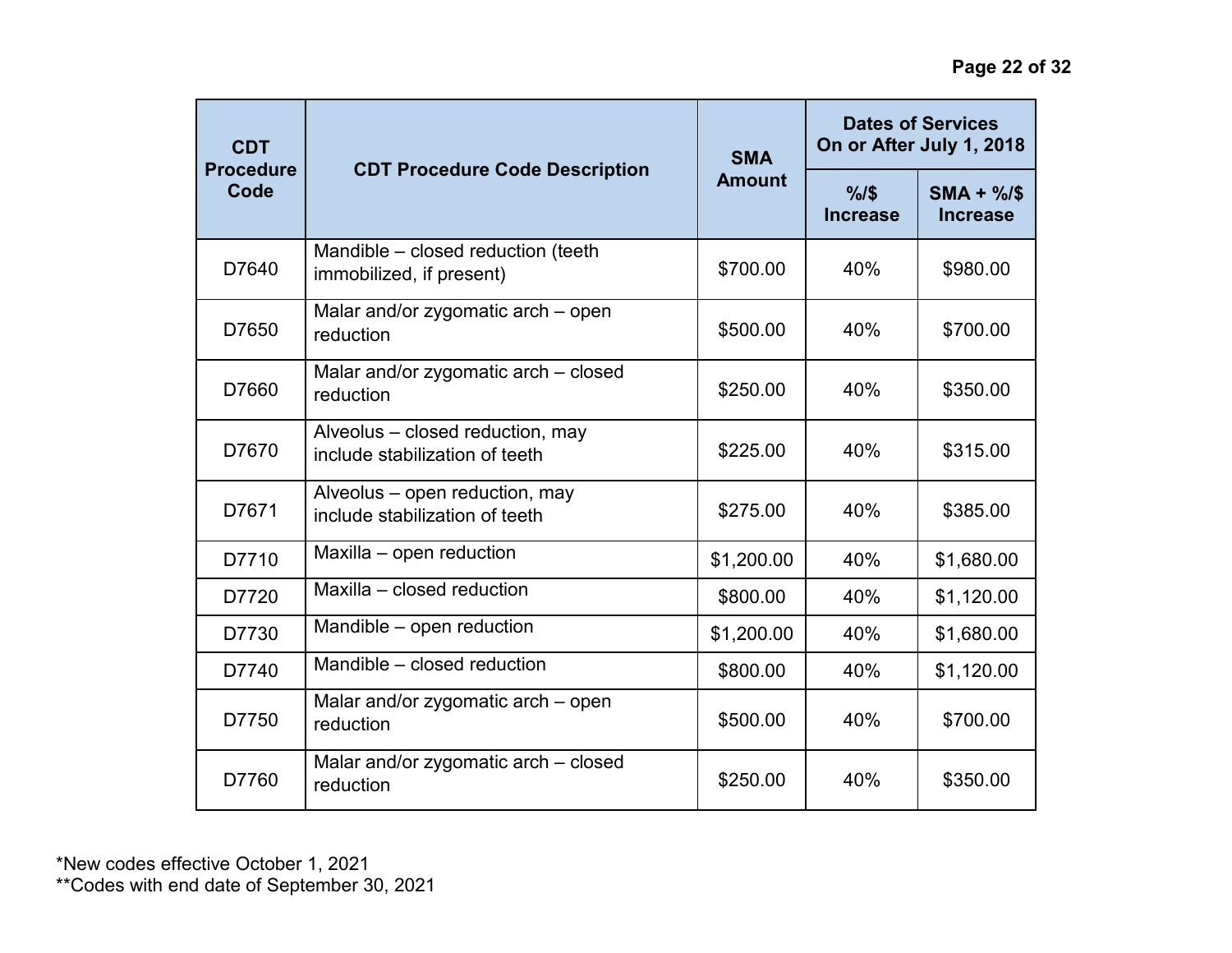| <b>CDT</b><br><b>Procedure</b> |                                                      | <b>SMA</b>    | <b>Dates of Services</b><br>On or After July 1, 2018 |                               |
|--------------------------------|------------------------------------------------------|---------------|------------------------------------------------------|-------------------------------|
| Code                           | <b>CDT Procedure Code Description</b>                | <b>Amount</b> | %1\$<br><b>Increase</b>                              | $SMA + \%$<br><b>Increase</b> |
| D7770                          | Alveolus - open reduction stabilization of<br>teeth  | \$1,000.00    | 40%                                                  | \$1,400.00                    |
| D7771                          | Alveolus, closed reduction stabilization of<br>teeth | \$500.00      | 40%                                                  | \$700.00                      |
| D7810                          | Open reduction of dislocation                        | \$140.00      | 40%                                                  | \$196.00                      |
| D7820                          | Closed reduction of dislocation                      | \$140.00      | 40%                                                  | \$196.00                      |
| D7830                          | Manipulation under anesthesia                        | \$140.00      | 40%                                                  | \$196.00                      |
| D7840                          | Condylectomy                                         | \$1,000.00    | 40%                                                  | \$1,400.00                    |
| D7850                          | Surgical discectomy, with/without implant            | \$1,000.00    | 40%                                                  | \$1,400.00                    |
| D7852                          | Disc repair                                          | \$780.00      | 40%                                                  | \$1,092.00                    |
| D7854                          | Synovectomy                                          | \$800.00      | 40%                                                  | \$1,120.00                    |
| D7856                          | Myotomy                                              | \$810.00      | 40%                                                  | \$1,134.00                    |
| D7858                          | Joint reconstruction                                 | \$1,550.00    | 40%                                                  | \$2,170.00                    |
| D7860                          | Arthrostomy                                          | \$940.00      | 40%                                                  | \$1,316.00                    |
| D7865                          | Arthroplasty                                         | \$1,100.00    | 40%                                                  | \$1,540.00                    |
| D7870                          | Arthrocentesis                                       | \$440.00      | 40%                                                  | \$616.00                      |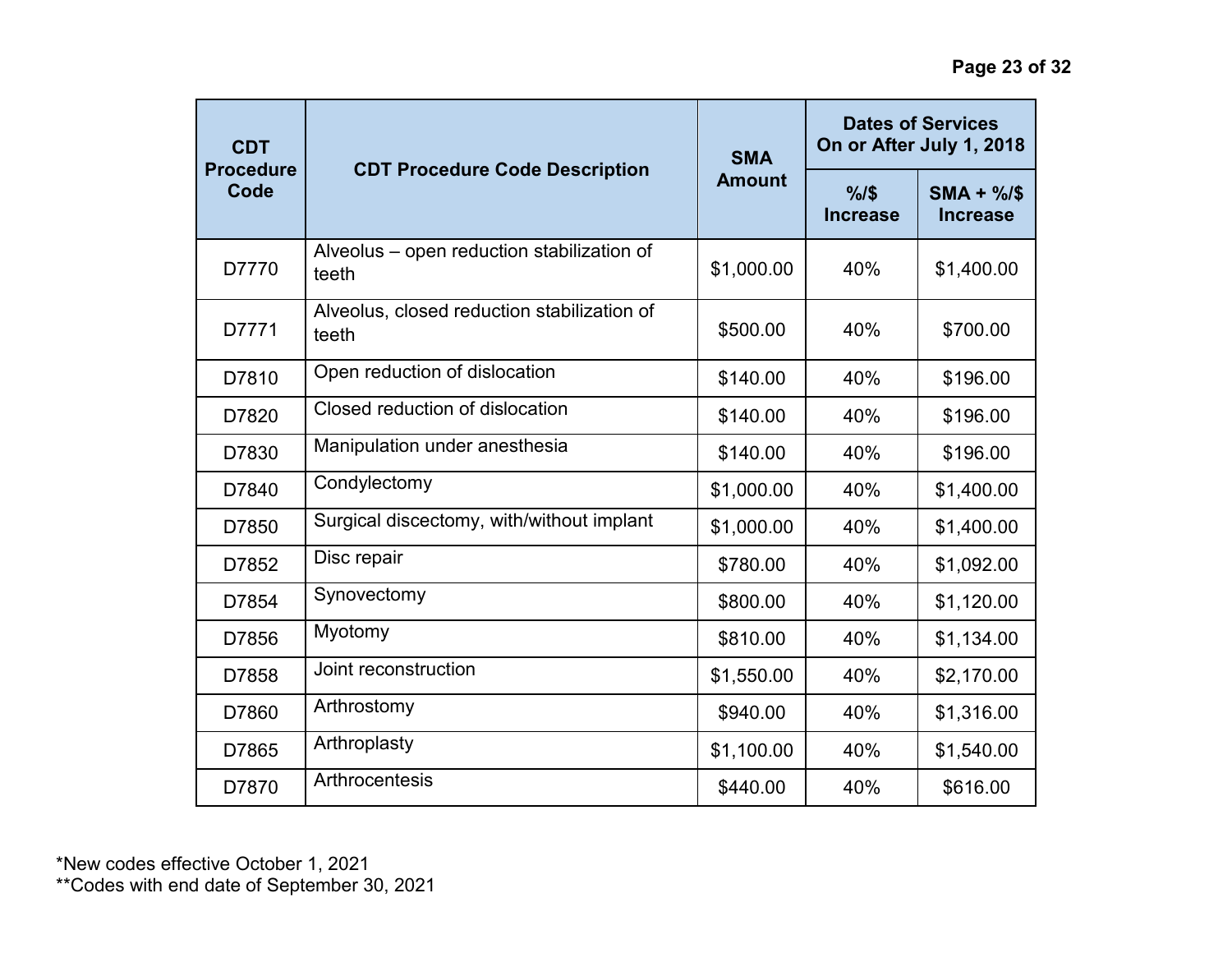| <b>CDT</b>               |                                                                     | <b>SMA</b>    | <b>Dates of Services</b><br>On or After July 1, 2018 |                               |
|--------------------------|---------------------------------------------------------------------|---------------|------------------------------------------------------|-------------------------------|
| <b>Procedure</b><br>Code | <b>CDT Procedure Code Description</b>                               | <b>Amount</b> | %15<br>Increase                                      | $SMA + \%$<br><b>Increase</b> |
| D7872                    | Arthroscopy - diagnosis, with or without<br>biopsy                  | \$800.00      | 40%                                                  | \$1,120.00                    |
| D7873                    | Arthroscopy -lavage and lysis of<br>adhesions                       | \$800.00      | 40%                                                  | \$1,120.00                    |
| D7874                    | Arthroscopy – disc repositioning and<br>stabilization               | \$800.00      | 40%                                                  | \$1,120.00                    |
| D7875                    | Arthroscopy – synovectomy                                           | \$800.00      | 40%                                                  | \$1,120.00                    |
| D7876                    | Arthroscopy - discectomy                                            | \$1,000.00    | 40%                                                  | \$1,400.00                    |
| D7877                    | Arthroscopy - debridement                                           | \$800.00      | 40%                                                  | \$1,120.00                    |
| D7880                    | Occlusal orthotic device, by report                                 | \$300.00      | 40%                                                  | \$420.00                      |
| D7910                    | Suture of recent small wounds up to 5 cm                            | \$75.00       | 40%                                                  | \$105.00                      |
| D7911                    | Complicated suture $-$ up to 5 cm                                   | \$85.00       | 40%                                                  | \$119.00                      |
| D7912                    | Complicated suture - greater than 5 cm                              | \$95.00       | 40%                                                  | \$133.00                      |
| D7920                    | Skin graft (identify defect covered, location<br>and type of graft) | \$310.00      | 40%                                                  | \$434.00                      |
| D7940                    | Osteoplasty – for orthognathic deformities                          | \$1,300.00    | 40%                                                  | \$1,820.00                    |
| D7941                    | Osteotomy - mandibular rami                                         | \$2,000.00    | 40%                                                  | \$2,800.00                    |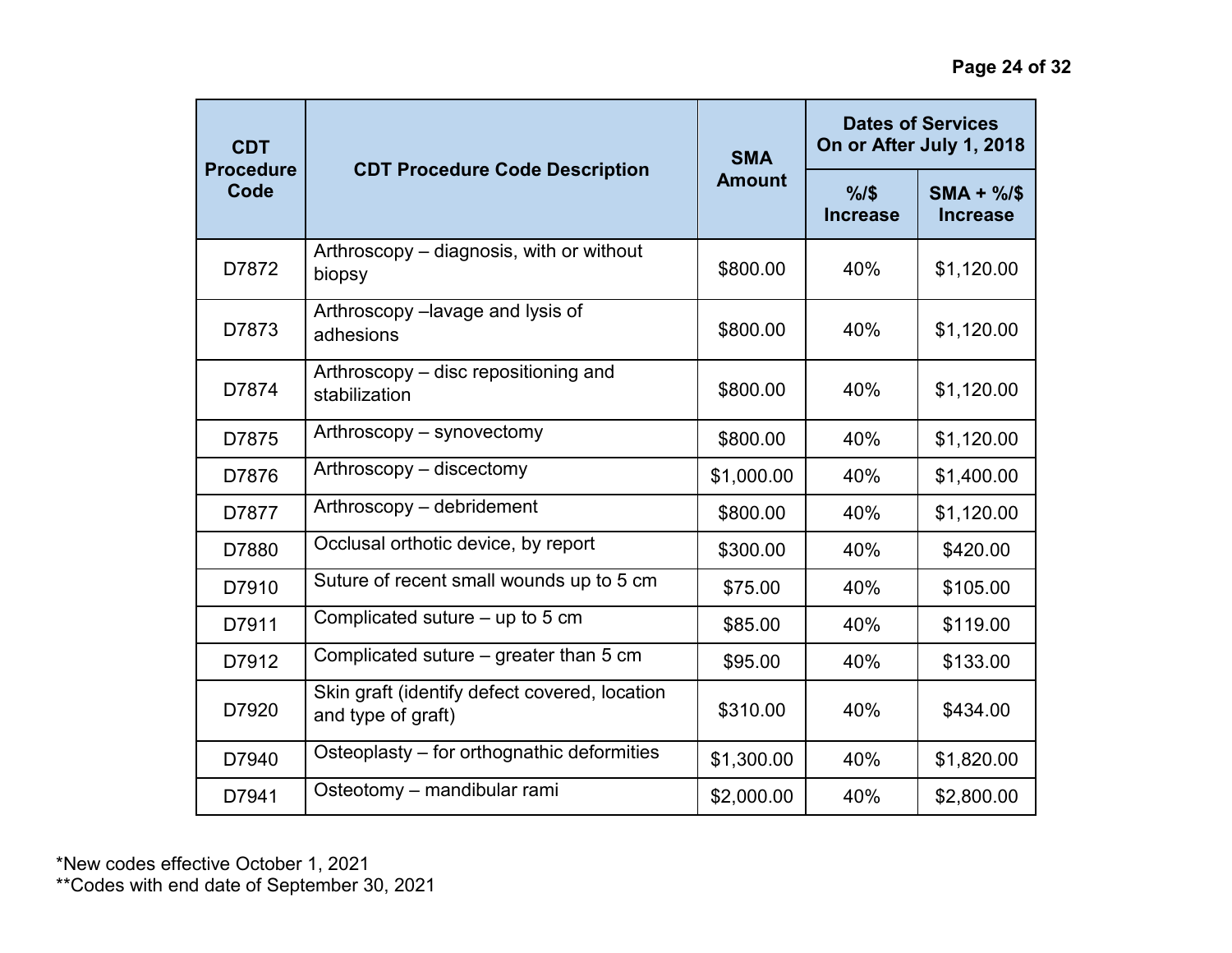| <b>CDT</b><br><b>Procedure</b><br>Code | <b>CDT Procedure Code Description</b>                                                                                   | <b>SMA</b><br><b>Amount</b> | <b>Dates of Services</b><br>On or After July 1, 2018 |                              |
|----------------------------------------|-------------------------------------------------------------------------------------------------------------------------|-----------------------------|------------------------------------------------------|------------------------------|
|                                        |                                                                                                                         |                             | %15<br><b>Increase</b>                               | $SMA + %$<br><b>Increase</b> |
| D7943                                  | Osteotomy - mandibular rami with bone<br>graft; includes obtaining the graft                                            | \$2,800.00                  | 40%                                                  | \$3,920.00                   |
| D7944                                  | Osteotomy - segmented or subapical                                                                                      | \$600.00                    | 40%                                                  | \$840.00                     |
| D7945                                  | Osteotomy – body of mandible                                                                                            | \$600.00                    | 40%                                                  | \$840.00                     |
| D7946                                  | LeFort I (maxilla - total)                                                                                              | \$1,300.00                  | 40%                                                  | \$1,820.00                   |
| D7947                                  | LeFort I (maxilla – segmented)                                                                                          | \$2,000.00                  | 40%                                                  | \$2,800.00                   |
| D7948                                  | LeFort II or LeFort III (osteoplasty of facial<br>bones for midface hypoplasia or retrusion)<br>- without bone graft    | \$2,300.00                  | 40%                                                  | \$3,220.00                   |
| D7949                                  | LeFort II or LeFort III - with bone graft                                                                               | \$3,000.00                  | 40%                                                  | \$4,200.00                   |
| D7950                                  | Osseous, osteoperiosteal, or cartilage graft<br>of mandible or facial bones - autogenous<br>or nonautogenous, by report | \$800.00                    | 40%                                                  | \$1,120.00                   |
| D7951                                  | Sinus augmentation with bone or bone<br>substitutes via a lateral open approach                                         | \$1,000.00                  | 40%                                                  | \$1,400.00                   |
| D7952                                  | Sinus augmentation with bone or bone<br>substitute via a vertical approach                                              | \$750.00                    | 40%                                                  | \$1,050.00                   |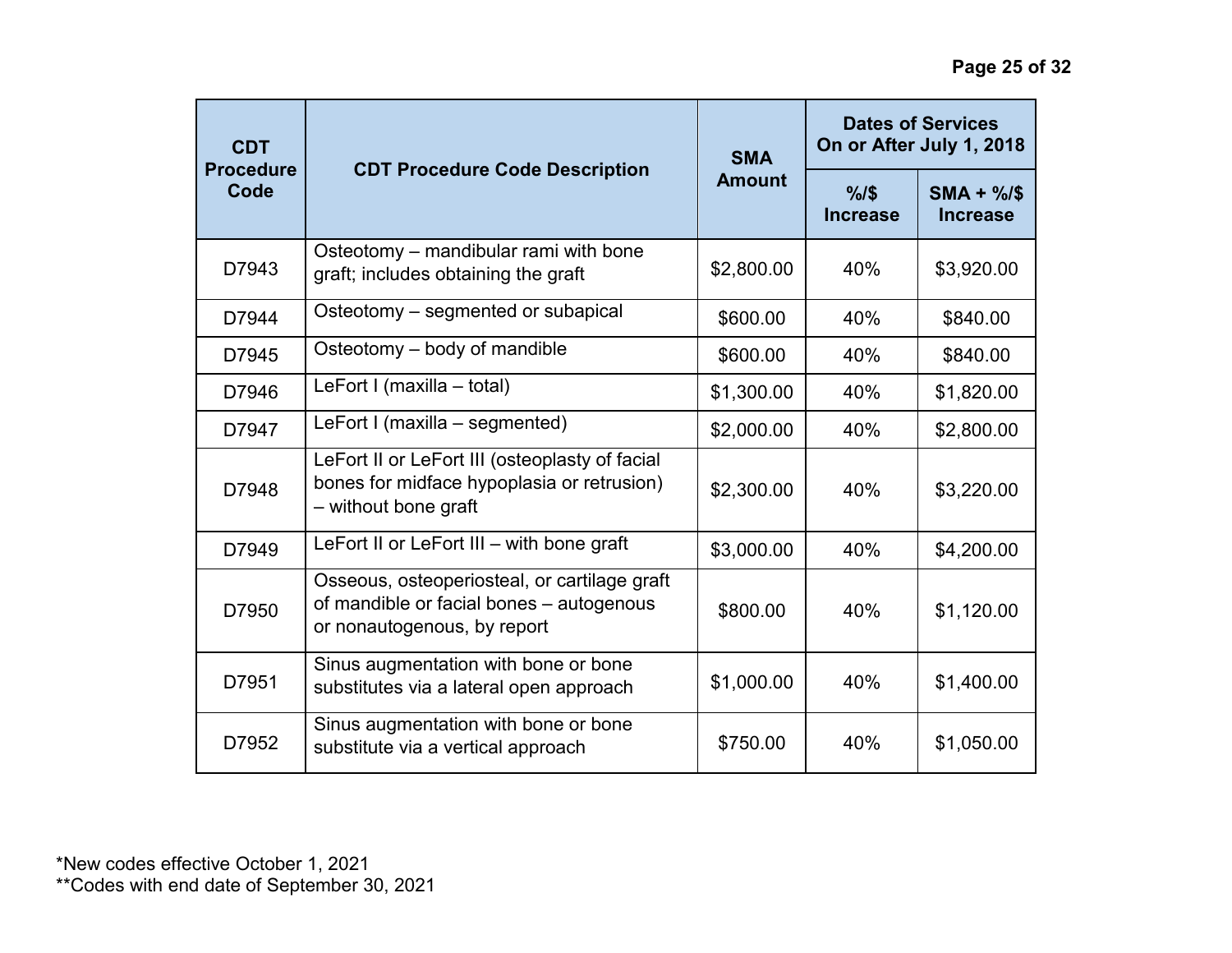| <b>CDT</b><br><b>Procedure</b><br>Code | <b>CDT Procedure Code Description</b>                                                                             | <b>SMA</b><br><b>Amount</b> | <b>Dates of Services</b><br>On or After July 1, 2018 |                               |
|----------------------------------------|-------------------------------------------------------------------------------------------------------------------|-----------------------------|------------------------------------------------------|-------------------------------|
|                                        |                                                                                                                   |                             | %1\$<br><b>Increase</b>                              | $SMA + \%$<br><b>Increase</b> |
| D7960**                                | Frenulectomy also known as frenectomy or<br>frenotomy - separate procedure not<br>incidental to another procedure | \$200.00                    | 40%                                                  | \$280.00                      |
| D7961*                                 | Buccal/labial frenectomy (frenulectomy)                                                                           | \$200.00                    | 40%                                                  | \$280.00                      |
| D7962*                                 | Lingual frenectomy (frenulectomy)                                                                                 | \$200.00                    | 40%                                                  | \$280.00                      |
| D7963                                  | Frenuloplasty                                                                                                     | \$200.00                    | 40%                                                  | \$280.00                      |
| D7970                                  | Excision of hyperplastic tissue – per arch                                                                        | \$100.00                    | 40%                                                  | \$140.00                      |
| D7971                                  | Excision of pericoronal gingiva                                                                                   | \$50.00                     | 40%                                                  | \$70.00                       |
| D7972                                  | Surgical reduction of fibrous tuberosity                                                                          | \$50.00                     | 40%                                                  | \$70.00                       |
| D7979                                  | Non-surgical Sialolithotomy                                                                                       | \$45.00                     | 40%                                                  | \$63.00                       |
| D7980                                  | <b>Surgical Sialolithotomy</b>                                                                                    | \$235.00                    | 40%                                                  | \$329.00                      |
| D7981                                  | Excision of salivary gland, by report                                                                             | \$521.00                    | 40%                                                  | \$729.40                      |
| D7982                                  | Sialodochoplasty                                                                                                  | \$365.00                    | 40%                                                  | \$511.00                      |
| D7983                                  | Closure of salivary fistula                                                                                       | \$120.00                    | 40%                                                  | \$168.00                      |
| D7990                                  | Emergency tracheotomy                                                                                             | \$200.00                    | 40%                                                  | \$280.00                      |
| D7991                                  | Coronoidectomy                                                                                                    | \$558.00                    | 40%                                                  | \$781.20                      |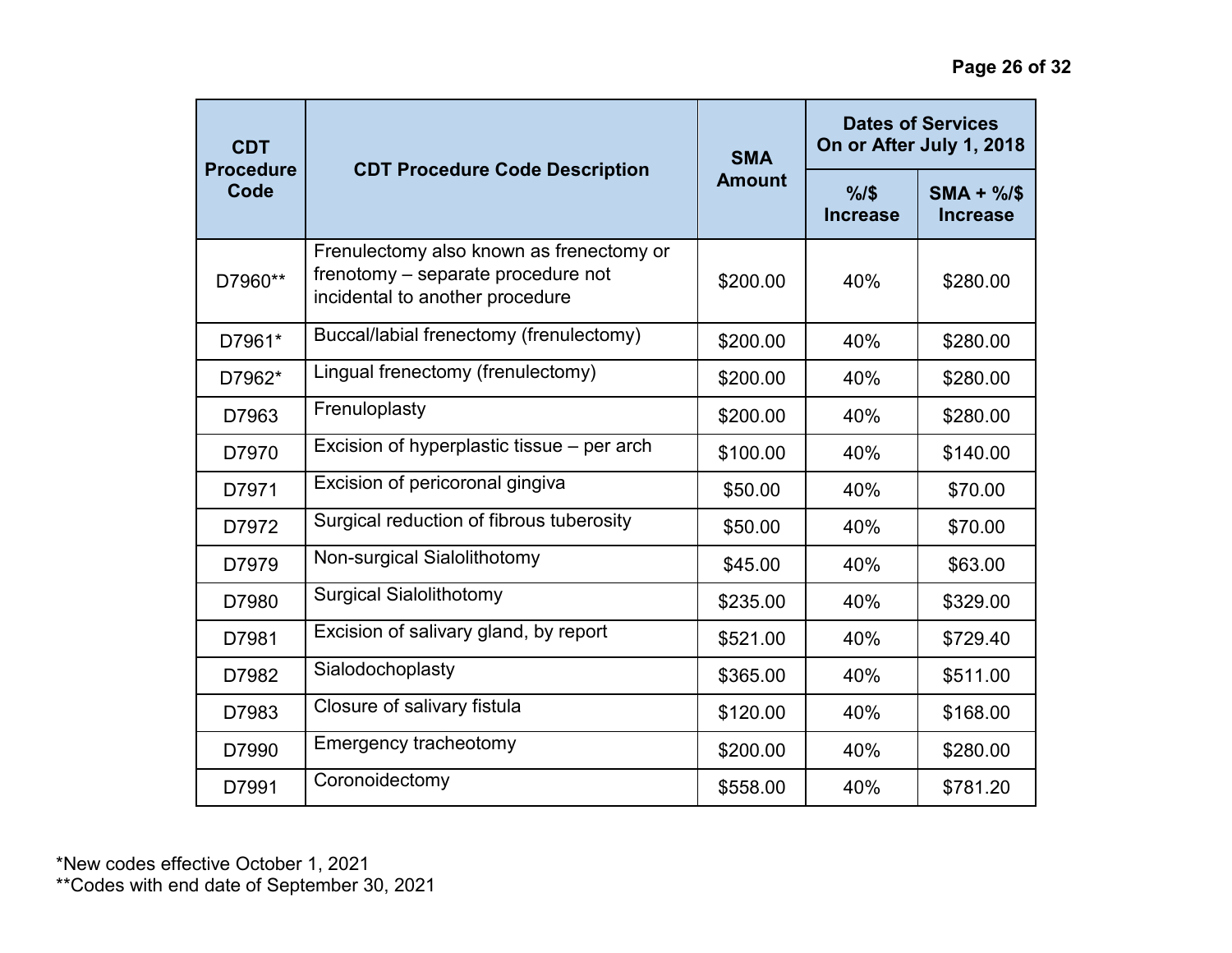| <b>CDT</b><br><b>Procedure</b><br>Code | <b>CDT Procedure Code Description</b>                                                                              | <b>SMA</b><br><b>Amount</b> | <b>Dates of Services</b><br>On or After July 1, 2018 |                               |
|----------------------------------------|--------------------------------------------------------------------------------------------------------------------|-----------------------------|------------------------------------------------------|-------------------------------|
|                                        |                                                                                                                    |                             | %1\$<br><b>Increase</b>                              | $SMA + \%$<br><b>Increase</b> |
| D7995                                  | Synthetic graft - mandible or facial bones,<br>by report                                                           | \$335.00                    | 40%                                                  | \$469.00                      |
| D7997                                  | Appliance removal (not by dentist who<br>placed appliance), includes removal of<br>archbar                         | \$45.00                     | 40%                                                  | \$63.00                       |
| <b>Orthodontics</b>                    |                                                                                                                    |                             |                                                      |                               |
| D8080                                  | Comprehensive orthodontic treatment of the<br>adolescent dentition Handicapping<br>malocclusion                    | \$750.00                    | 40%                                                  | \$1,050.00                    |
| D8080                                  | Comprehensive orthodontic treatment of the<br>adolescent dentition cleft palate - primary<br>dentition             | \$425.00                    | 40%                                                  | \$595.00                      |
| D8080                                  | Comprehensive orthodontic treatment of the<br>adolescent dentition cleft palate - mixed<br>dentition               | \$625.00                    | 40%                                                  | \$875.00                      |
| D8080                                  | Comprehensive orthodontic treatment of the<br>adolescent dentition cleft palate - permanent<br>dentition           | \$925.00                    | 40%                                                  | \$1,295.00                    |
| D8080                                  | Comprehensive orthodontic treatment of the<br>adolescent dentition facial growth<br>management - primary dentition | \$425.00                    | 40%                                                  | \$595.00                      |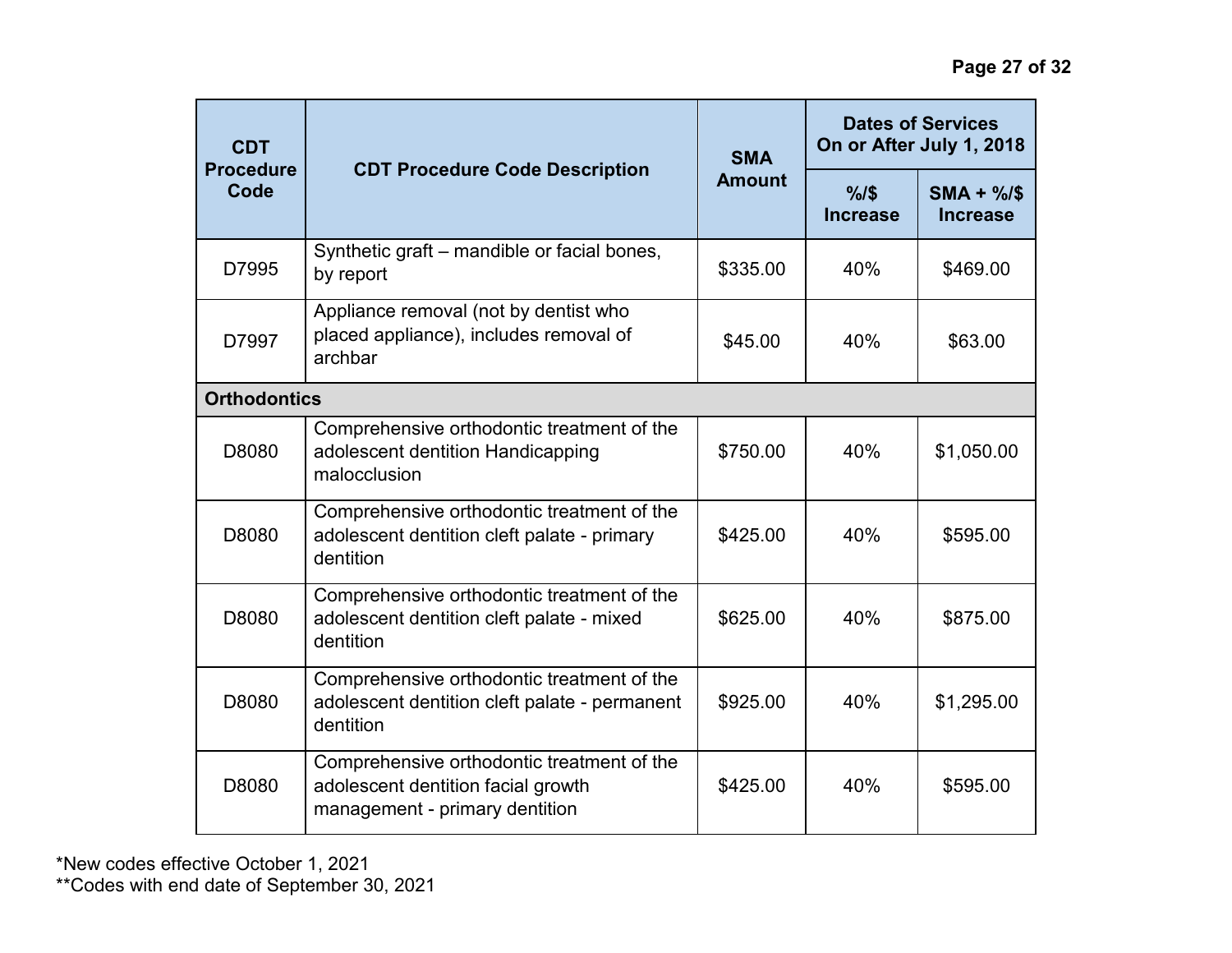| <b>CDT</b><br><b>Procedure</b><br>Code | <b>CDT Procedure Code Description</b>                                                                                | <b>SMA</b><br><b>Amount</b> | <b>Dates of Services</b><br>On or After July 1, 2018 |                              |
|----------------------------------------|----------------------------------------------------------------------------------------------------------------------|-----------------------------|------------------------------------------------------|------------------------------|
|                                        |                                                                                                                      |                             | %1\$<br><b>Increase</b>                              | $SMA + %$<br><b>Increase</b> |
| D8080                                  | Comprehensive orthodontic treatment of the<br>adolescent dentition facial growth<br>management - mixed dentition     | \$625.00                    | 40%                                                  | \$875.00                     |
| D8080                                  | Comprehensive orthodontic treatment of the<br>adolescent dentition facial growth<br>management - permanent dentition | \$1,000.00                  | 40%                                                  | \$1,400.00                   |
| D8670                                  | Periodic orthodontic treatment visit<br>Handicapping malocclusion                                                    | \$210.00                    | 40%                                                  | \$294.00                     |
| D8670                                  | Periodic orthodontic treatment visit cleft<br>palate - primary dentition                                             | \$125.00                    | 40%                                                  | \$175.00                     |
| D8670                                  | Periodic orthodontic treatment visit cleft<br>palate - mixed dentition                                               | \$140.00                    | 40%                                                  | \$196.00                     |
| D8670                                  | Periodic orthodontic treatment visit cleft<br>palate - permanent dentition                                           | \$300.00                    | 40%                                                  | \$420.00                     |
| D8670                                  | Periodic orthodontic treatment visit facial<br>growth management - primary dentition                                 | \$125.00                    | 40%                                                  | \$175.00                     |
| D8670                                  | Periodic orthodontic treatment visit facial<br>growth management - mixed dentition                                   | \$140.00                    | 40%                                                  | \$196.00                     |
| D8670                                  | Periodic orthodontic treatment visit facial<br>growth management - permanent dentition                               | \$300.00                    | 40%                                                  | \$420.00                     |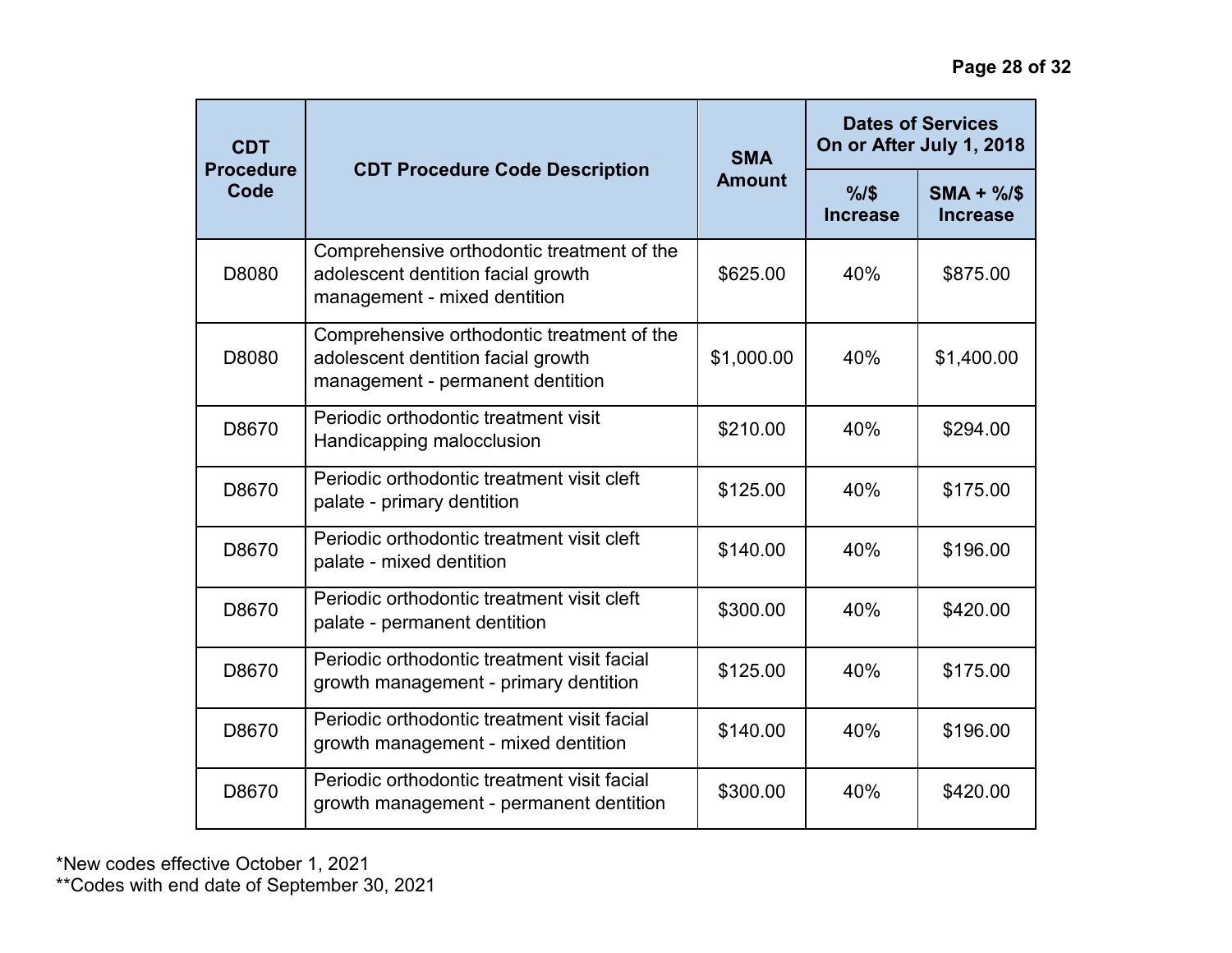| <b>CDT</b><br><b>Procedure</b><br>Code | <b>CDT Procedure Code Description</b>                                                           | <b>SMA</b><br><b>Amount</b> | <b>Dates of Services</b><br>On or After July 1, 2018 |                               |
|----------------------------------------|-------------------------------------------------------------------------------------------------|-----------------------------|------------------------------------------------------|-------------------------------|
|                                        |                                                                                                 |                             | %1\$<br><b>Increase</b>                              | $SMA + \%$<br><b>Increase</b> |
| D8680                                  | Orthodontic retention (removal of appliances,<br>construction and placement of retainer(s))     | \$244.00                    | 40%                                                  | \$341.60                      |
| <b>Adjunctive Services</b>             |                                                                                                 |                             |                                                      |                               |
| D9110                                  | Palliative (emergency) treatment of dental<br>pain - minor procedure                            | \$45.00                     | 40%                                                  | \$63.00                       |
| D9120                                  | Fixed partial denture sectioning                                                                | \$50.00                     | 40%                                                  | \$70.00                       |
| D9210                                  | Local anesthesia not in conjunction with<br>operative or surgical procedures                    | \$45.00                     | 40%                                                  | \$63.00                       |
| D9222                                  | Deep Sedation/General Anesthesia - First 15<br><b>Minutes</b>                                   | \$45.68                     | \$76.82                                              | \$122.50                      |
| D9223                                  | Deep Sedation/General Anesthesia - Each<br>subsequent 15 minute increment                       | \$45.68                     | \$76.82                                              | \$122.50                      |
| D9230                                  | Inhalation of nitrous oxide/anxiolysis<br>analgesia                                             | \$25.00                     | 60%                                                  | \$40.00                       |
| D9239                                  | Intravenous Moderate (Conscious)<br>Sedation/Analgesia - First 15 Minutes                       | \$21.07                     | 40%                                                  | \$29.50                       |
| D9243                                  | Intravenous Moderate (Conscious)<br>Sedation/Analgesia - Each subsequent 15<br>minute increment | \$21.07                     | 40%                                                  | \$29.50                       |
| D9248                                  | Non-intravenous conscious sedation                                                              | \$25.00                     | 40%                                                  | \$35.00                       |